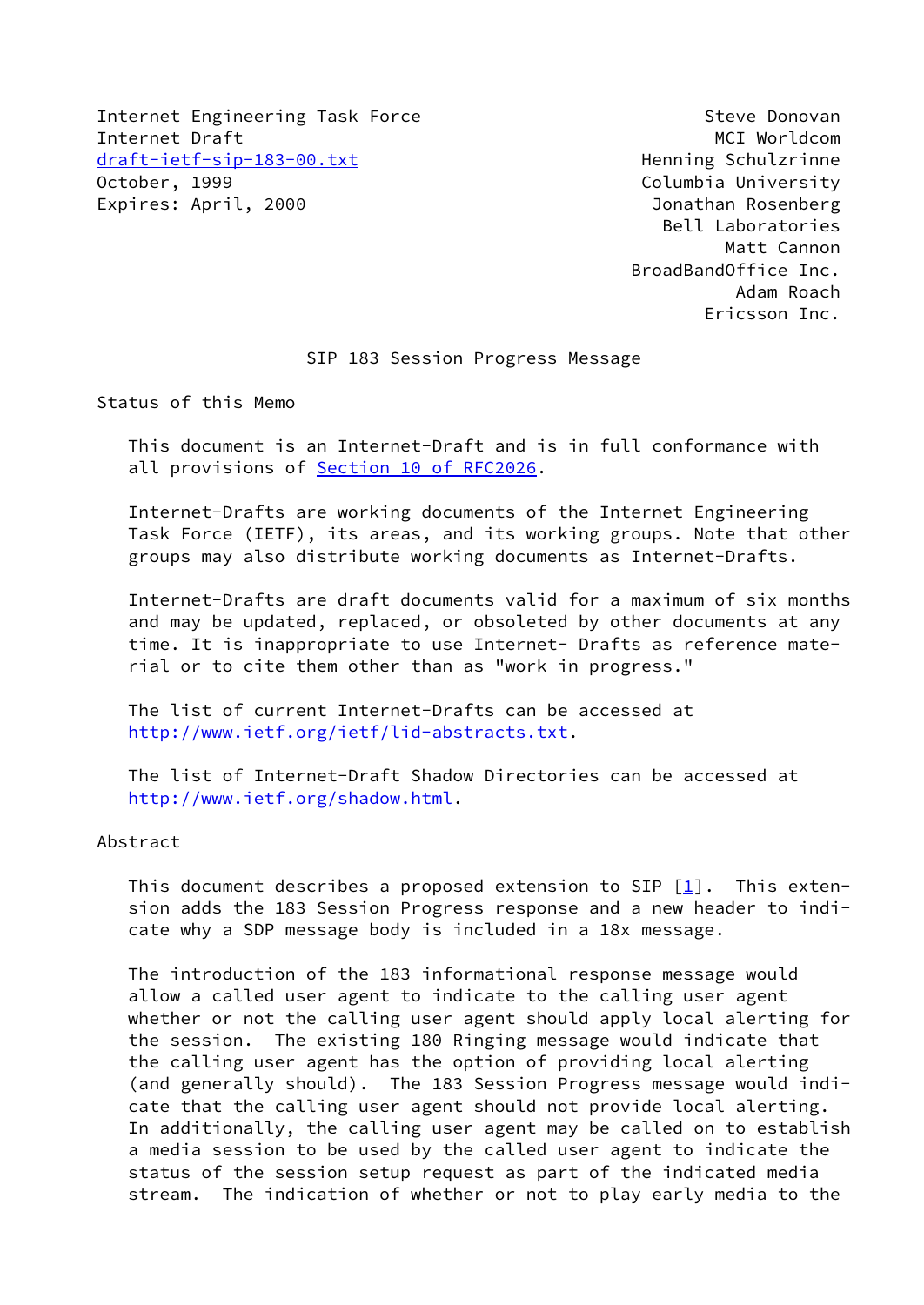calling user would be controlled with a new Session header included in the 183 message.

Donovan, et al. [draft-ietf-sip-183-00.txt](https://datatracker.ietf.org/doc/pdf/draft-ietf-sip-183-00.txt) Page 1

Internet Draft SIP 183 Session Progress Message October 1999

<span id="page-1-0"></span>[1](#page-1-0) Introduction

 There are instances, most notably dealing with SIP to PSTN interwork ing, that necessitate that the SIP called User Agent (UA) be able to suppress local alerting by the SIP calling UA and to set up a prelim inary media session from the called UA to the calling UA. This would allow the called UA to play back media prior to the full SIP session being set up. This media would be used to report on the status of the session setup request. It could also be used to play music while the session setup is attempted. This would be useful for find-me like services that involve attempting multiple locations for a single setup request.

 The only method in the current SIP specification that allows the called UA to playback media is to set up a full SIP session. In PSTN interworking situations (and likely in end-to-end SIP sessions) this will cause a billing relationship to be established between networks for the session. This causes a problem when the reason for setting up the media session is to indicate a failure in the session setup.

 This document proposes an extension to the Session Initiation Proto col (SIP) that introduces this capability.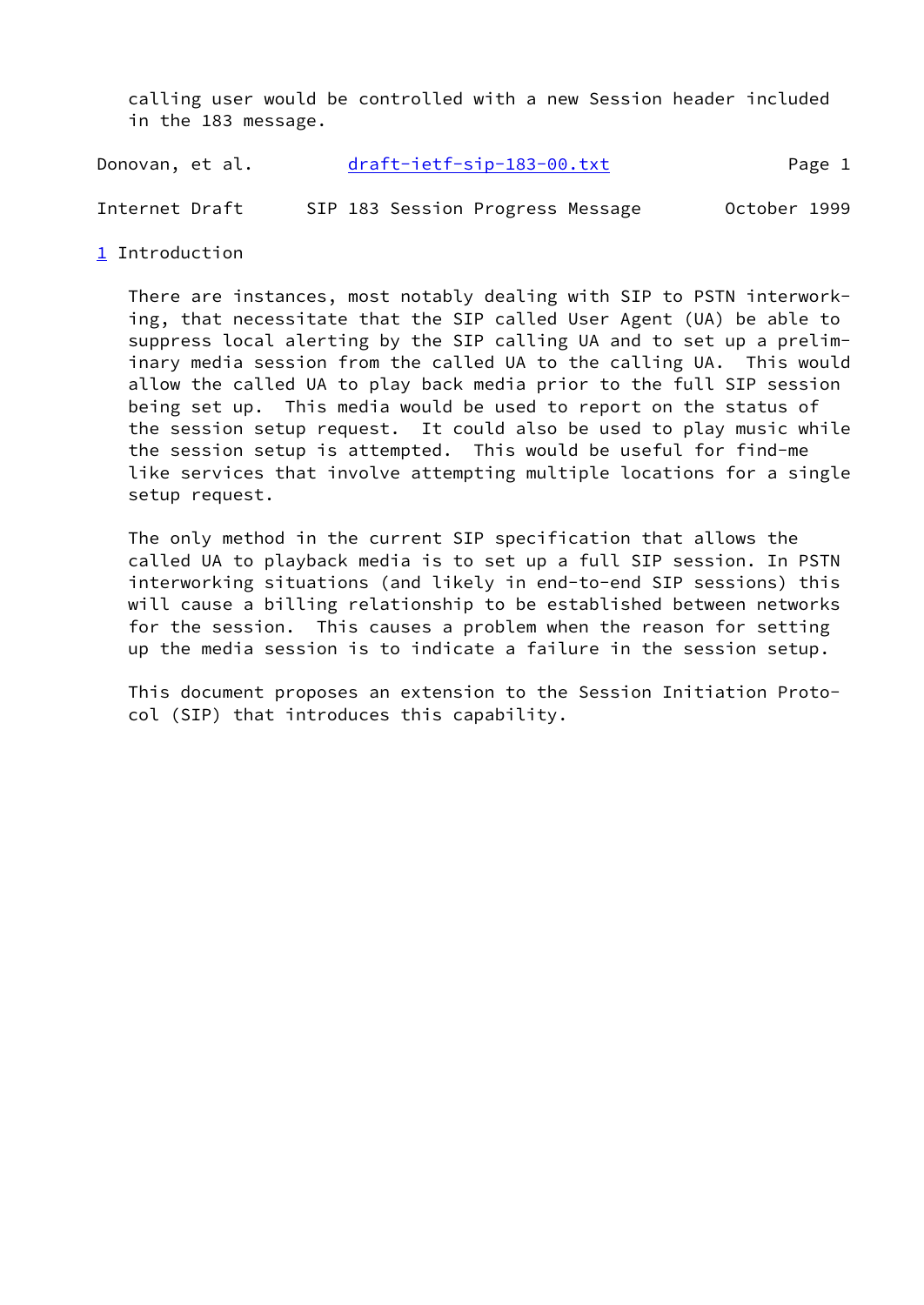Donovan, et al. [draft-ietf-sip-183-00.txt](https://datatracker.ietf.org/doc/pdf/draft-ietf-sip-183-00.txt) Page 2

Internet Draft SIP 183 Session Progress Message October 1999

<span id="page-2-0"></span>[2](#page-2-0) PSTN Interworking Issues

 In the PSTN today there are times when a media (voice) path is set up from the called party to the calling party in order to play a treat ment (a special tone or announcement). The treatment can range from alerting (ring back) to busy tones to announcements explaining why the call could not be set up. The participants in this call are not charged for the remote treatment portion of the call.

 This one way voice path is generally set up as part of the processing of the SS#7 ISUP ACM message.

 The following call flow illustrates call setup using SS7 ISUP in a PSTN network.

> Originating Terminating Network Network IAM----------------------> <----------------------ACM <========================= One way voice path \* <----------------------ANM <========================> Two way voice path REL----------------------> <----------------------RLC

\* If the originating network is a Local Exchange Carrier and the termi nating network is an Interexchange Carrier then the LEC will start charging for the call at this point in the call.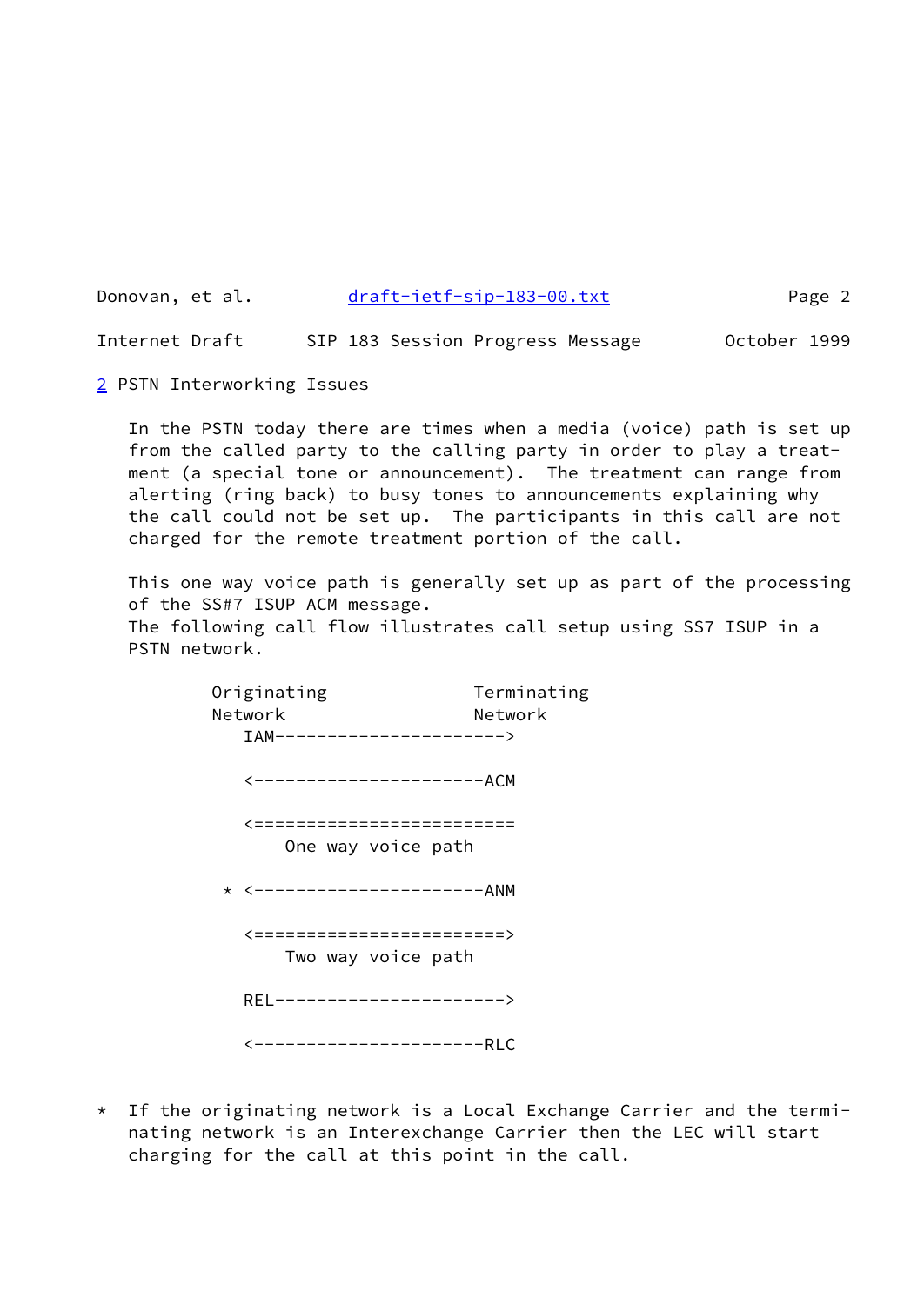Donovan, et al. [draft-ietf-sip-183-00.txt](https://datatracker.ietf.org/doc/pdf/draft-ietf-sip-183-00.txt) Page 3

Internet Draft SIP 183 Session Progress Message October 1999

 The following call flow illustrates the setup of a call that does not result in a completed call but does involve a media path being set up. In this case, the terminating network may be playing a busy sig nal or playing an announcement. The following are examples of announcements that might be played in this scenario:

- The number you have dialed is no longer valid.

- The wireless subscriber you are calling is not currently reachable.

| Originating                 | Terminating |
|-----------------------------|-------------|
| Network                     | Network     |
| TAM---------------------->  |             |
| <---------------------ACM   |             |
| <=========================  |             |
| One way voice path          |             |
| REL-----------------------> |             |
| ----------------------RLC   |             |

<span id="page-3-0"></span>[2.1](#page-3-0) PSTN to SIP Network Interworking Requirements

 The following are a subset of the requirements for interworking between a PSTN network and a SIP network.

 When the SIP network is in the middle of two PSTN networks, it must support the following: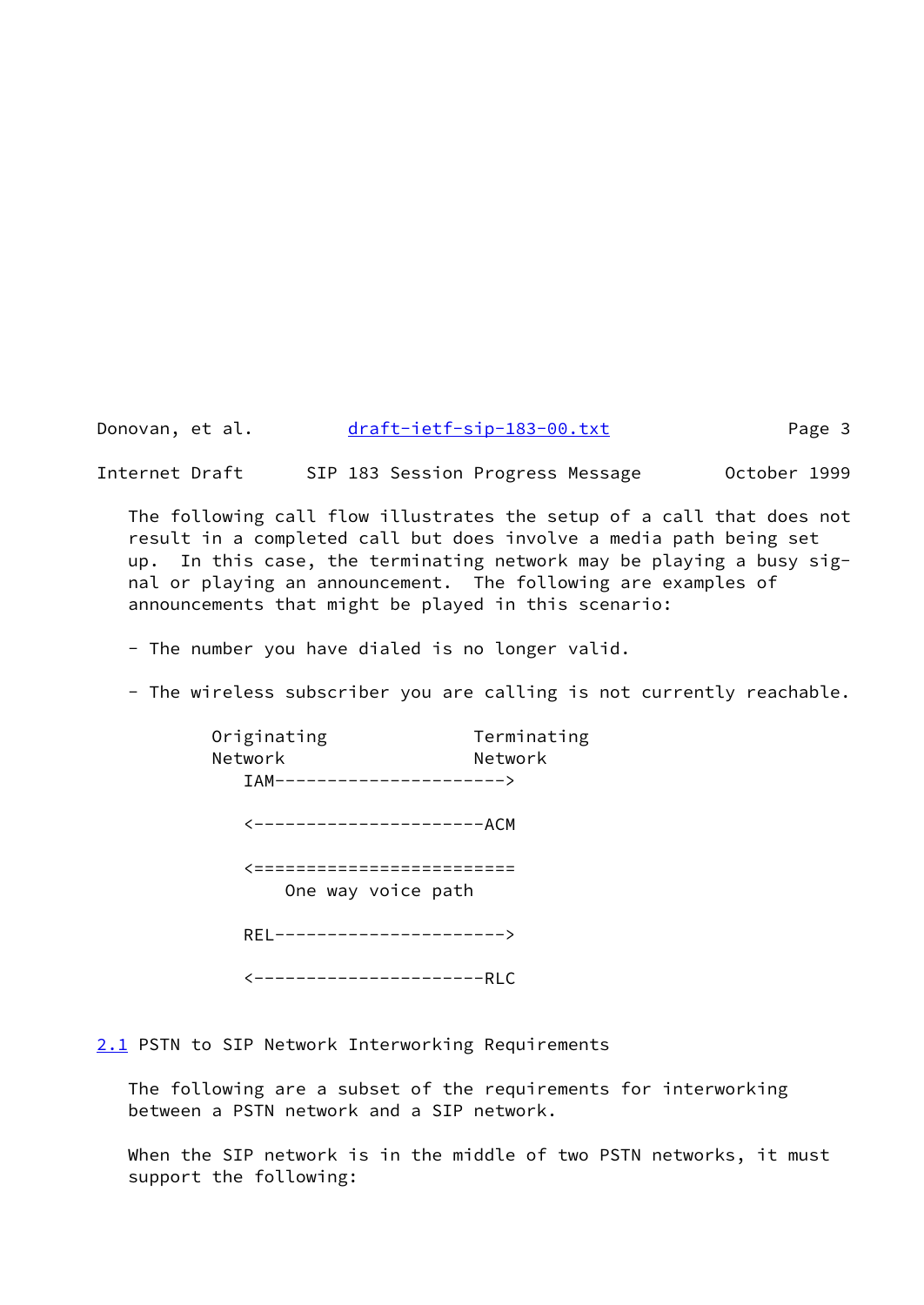- The ingress gateway into the SIP network shall have the ability to determine, based on SIP signaling messages, when to send an ISUP ACM message and when to send an ISUP ANM message.

 - The SIP network shall have the ability to support fast setup. This occurs when the terminating network does not send an ACM prior to sending an ANM.

 - The SIP network shall support the ability to cut through a voice path from the terminating PSTN network to the originating PSTN net work without the interim SIP network incurring charges from the orig inating network.

 The SIP network shall support the ability to place calls to a PSTN network without the egress gateway knowing what type of device the call was originated from. Thus, the egress gateway shall not need to behave differently when the call originates from a PSTN network then when the call originates from a native IP SIP device.

| Donovan, et al. | draft-ietf-sip-183-00.txt | Page 4 |
|-----------------|---------------------------|--------|
|-----------------|---------------------------|--------|

Internet Draft SIP 183 Session Progress Message October 1999

 The following is an illustration of the two scenarios that must be supported:



 IGW = Ingress Gateway EGW = Egress Gateway



<span id="page-4-0"></span>[2.2](#page-4-0) Solution Options With Existing SIP Specification

 The following sections show the results of investigating various options for addressing the above requirements using existing SIP pro tocol capabilities. In each case, it is shown why the option either cannot address the requirements or has short comings that can be bet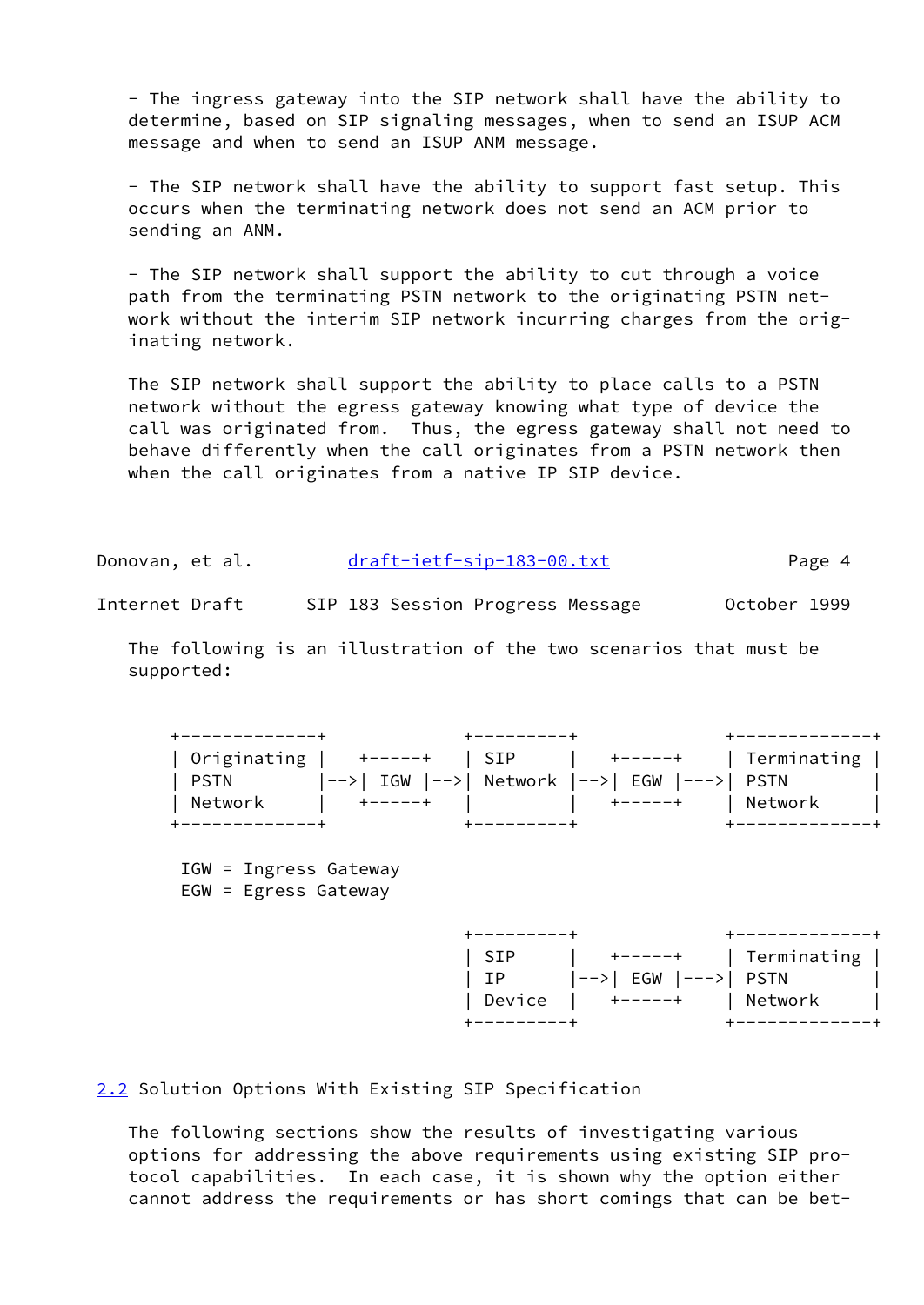ter addressed using the 183 Session Progress message.

<span id="page-5-0"></span>[2.2.1](#page-5-0) 100 Trying Mapped to ACM

 The first option investigated involved mapping the 100 Trying message to the ACM message.

The following call flow illustrates this option.

| Network                       | Originating Ingress<br>SIP GW | Egress<br>SIP GW               | Terminating<br>Network |
|-------------------------------|-------------------------------|--------------------------------|------------------------|
| IAM                           | INVITE                        | IAM                            |                        |
| ACM                           | 100 Trying ACM                |                                |                        |
| '===========<br>One way voice |                               | <ニニニニニニニニニニニニ<br>One way voice |                        |

 The call flow breaks at this point for two reasons. First, at this point in the call flow a one way voice path is needed so that the terminating network can provide session setup status as part of the voice path. The 100 Trying does not cause a voice path cut-through between the ingress and egress gateways. This potentially could be

Donovan, et al. [draft-ietf-sip-183-00.txt](https://datatracker.ietf.org/doc/pdf/draft-ietf-sip-183-00.txt) Page 5

Internet Draft SIP 183 Session Progress Message October 1999

 addressed by allowing the 100 Trying to carry SDP information to be used for carrying the preliminary session media. This option is explored in the context of the 180 Ringing message in section 3.3.

 The use of the 100 Trying also fails because a SIP Proxy Server sit ting in the signaling path between the ingress gateway and the egress gateway might have generated the 100 Trying message. This would result in the ACM message being sent prior to the egress gateway receiving an ACM from the terminating network.

<span id="page-5-1"></span>[2.2.2](#page-5-1) 180 Ringing Mapped to ACM

 The second option investigated was to use a 180 Ringing message to trigger the ACM message at the ingress gateway.

This option is illustrated in the following call flow:

| Network             | SIP GW | SIP GW | Network     |
|---------------------|--------|--------|-------------|
| Originating Ingress |        | Egress | Terminating |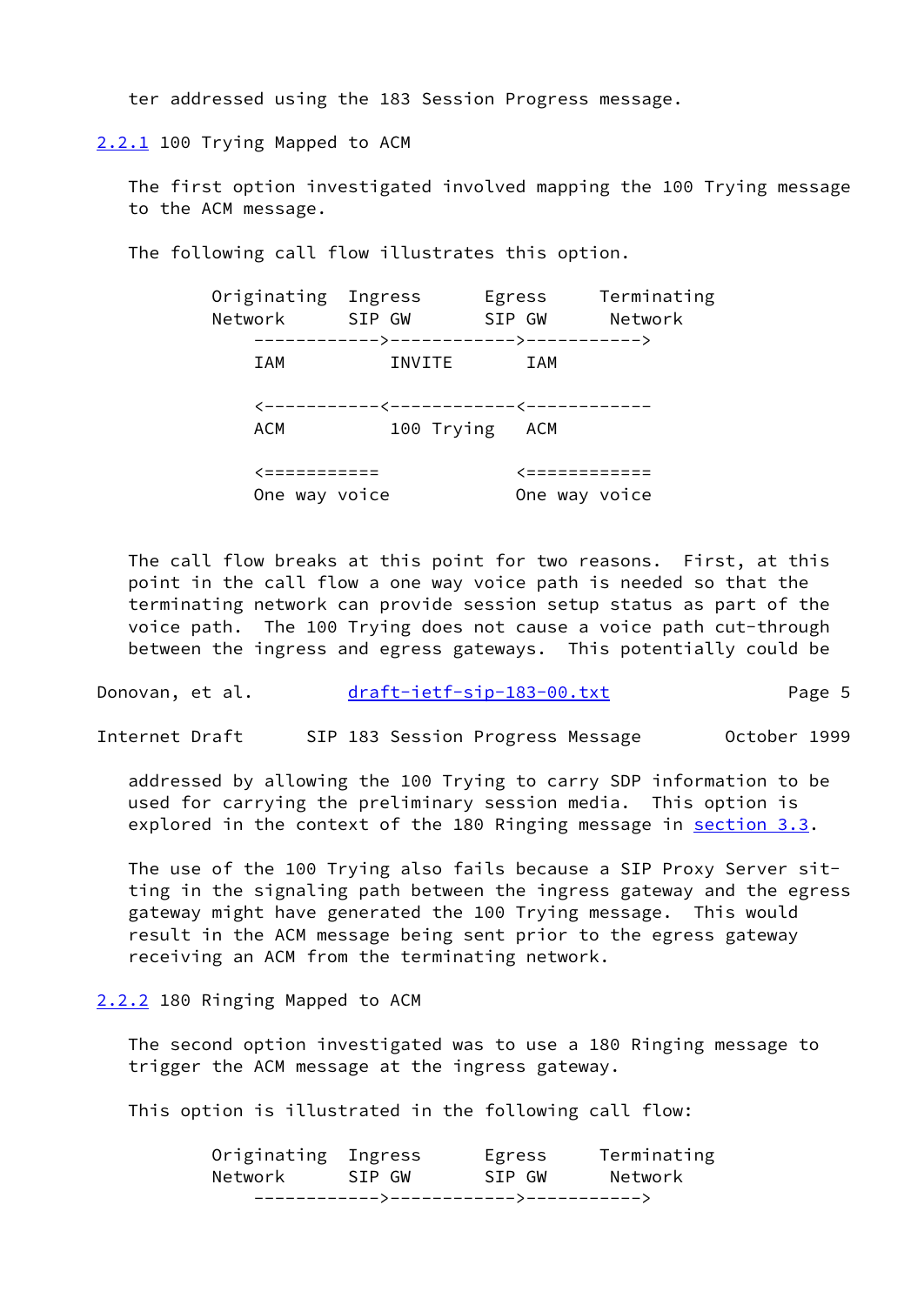| <b>TAM</b>    | INVITE          | IAM                                    |
|---------------|-----------------|----------------------------------------|
|               |                 | <-----------<<-----------<------------ |
| ACM           | 180 Ringing ACM |                                        |
| <ニニニニニニニニニニニ  |                 | <ニニニニニニニニニニニニ                          |
| One way voice |                 | One way voice                          |

 This option breaks at this point because a media voice path cannot be cut through at this point for the terminating PSTN network to report on the session progress. This is due to the fact that the egress gateway has not yet communicated its RTP information to the ingress gateway. The next two options attempt to address this issue.

Donovan, et al. [draft-ietf-sip-183-00.txt](https://datatracker.ietf.org/doc/pdf/draft-ietf-sip-183-00.txt) Page 6

Internet Draft SIP 183 Session Progress Message October 1999

<span id="page-6-0"></span>[2.2.3](#page-6-0) 180 With SDP Mapped to ACM

 The next option investigated involves using the presence of SDP in the 180 Ringing message to indicate that session progress will be communicated by the called user agent using the media stream. In this case, absence of the SDP message body would indicate that local alerting should take place.

The following call flow illustrates this option:

| Originating Ingress |                                       | Egress     | Terminating |
|---------------------|---------------------------------------|------------|-------------|
| Network             | SIP GW                                | SIP GW     | Network     |
|                     | ------------>------------->---------> |            |             |
| T A M               | TNVTTF                                | <b>TAM</b> |             |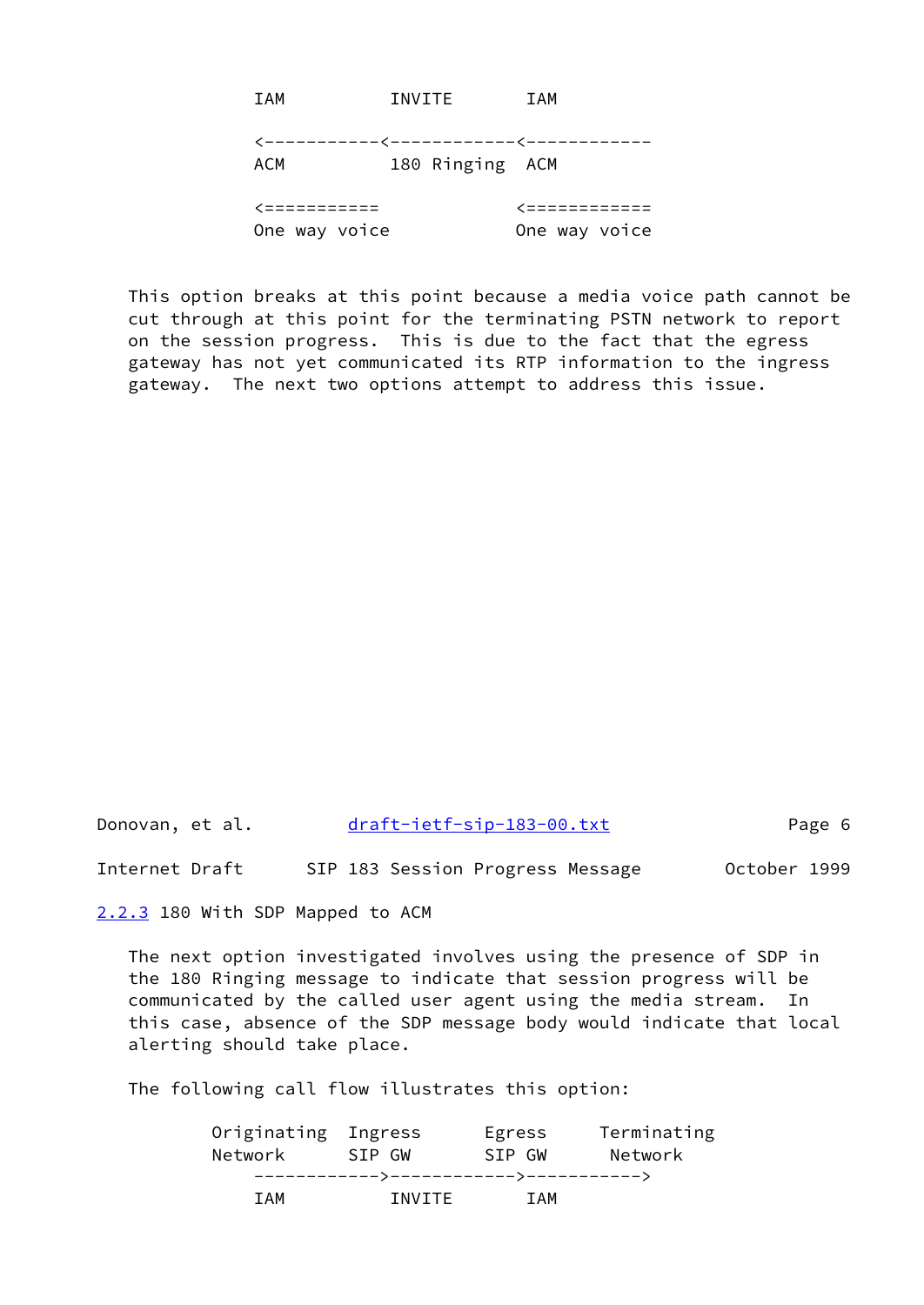

 Although this option looks promising on first review, it does not give the called user agent the ability to include SDP in the message and rely on the calling user agent (the ingress gateway in this sce nario) to provide local alerting. As illustrated in  $[2]$  there are other reasons that SDP might be included in a 180 Ringing message. Thus the user requiring a coupling of SIP and QOS signaling, which requires inclusion of SDP in the 18x message, could not also request local alerting.

| Donovan, et al. | draft-ietf-sip-183-00.txt        | Page 7       |
|-----------------|----------------------------------|--------------|
| Internet Draft  | SIP 183 Session Progress Message | October 1999 |

<span id="page-7-0"></span>[2.2.4](#page-7-0) 200 OK Mapped to ACM

 The final option investigated involves setting up a full media ses sion in the SIP network prior to receiving the ANM from the terminat ing PSTN network. This involves mapping the 200 OK to the ACM mes sage at the ingress gateway and having the egress gateway send a re- INVITE upon receipt of the ANM. The ingress gateway would use the re-INVITE to trigger the ANM message.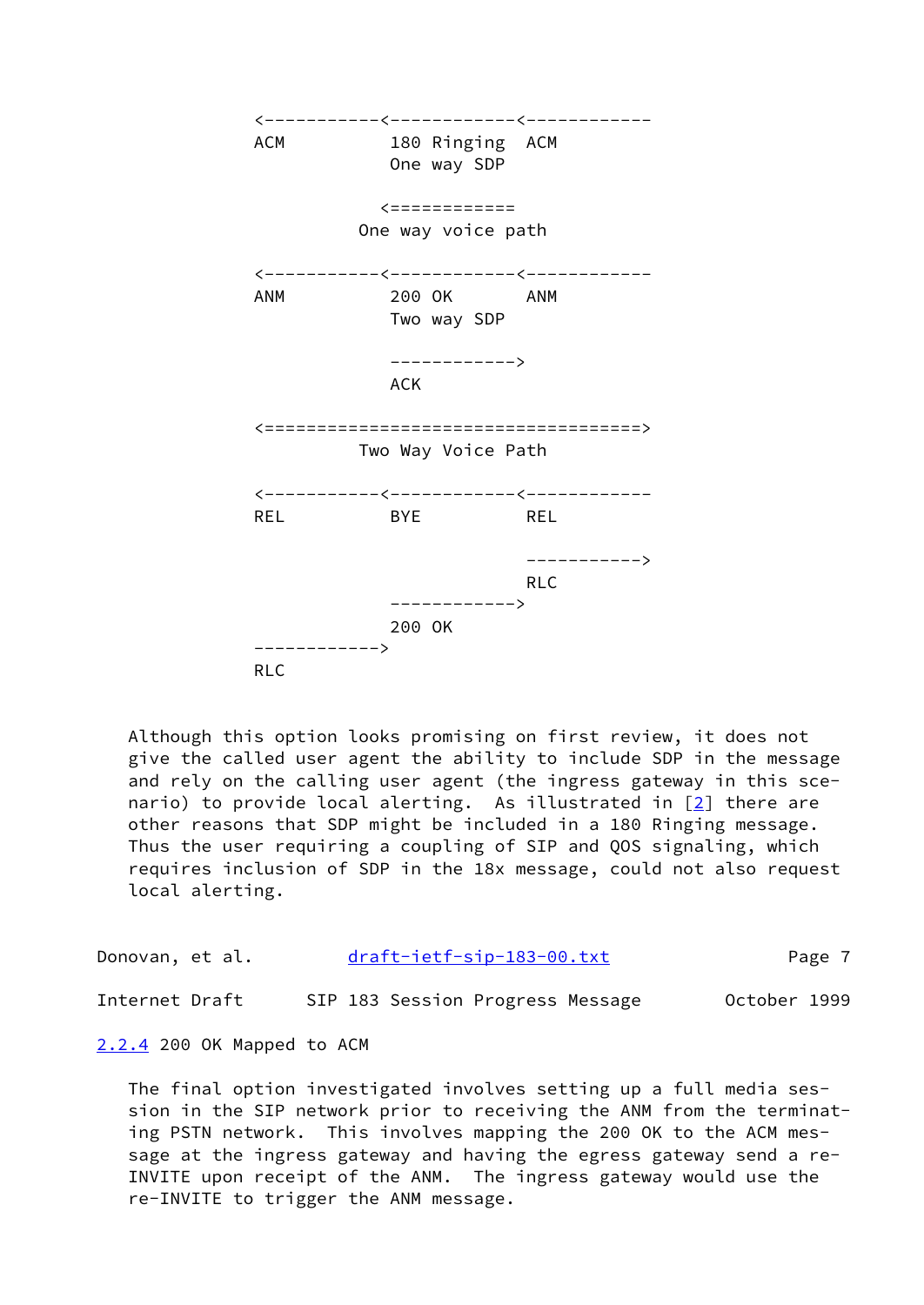

This option is illustrated in the following call flow:

Although this will work in the above scenario, it introduces additional messaging overhead. In addition, as illustrated in the following fast

Donovan, et al. [draft-ietf-sip-183-00.txt](https://datatracker.ietf.org/doc/pdf/draft-ietf-sip-183-00.txt) Page 8 Internet Draft SIP 183 Session Progress Message October 1999

answer call flow, it is at best awkward and may result in clipping off of the beginning of the voice call.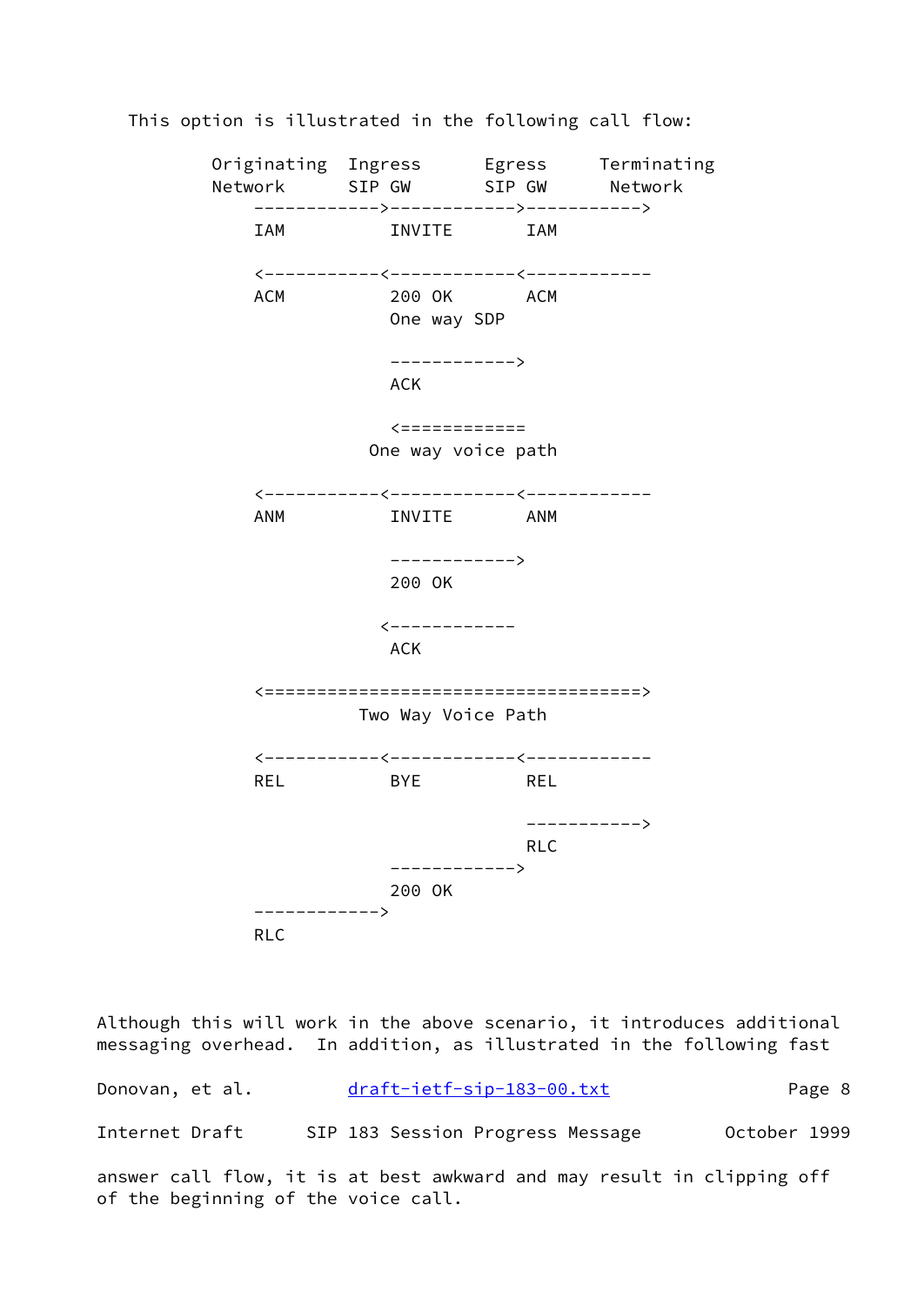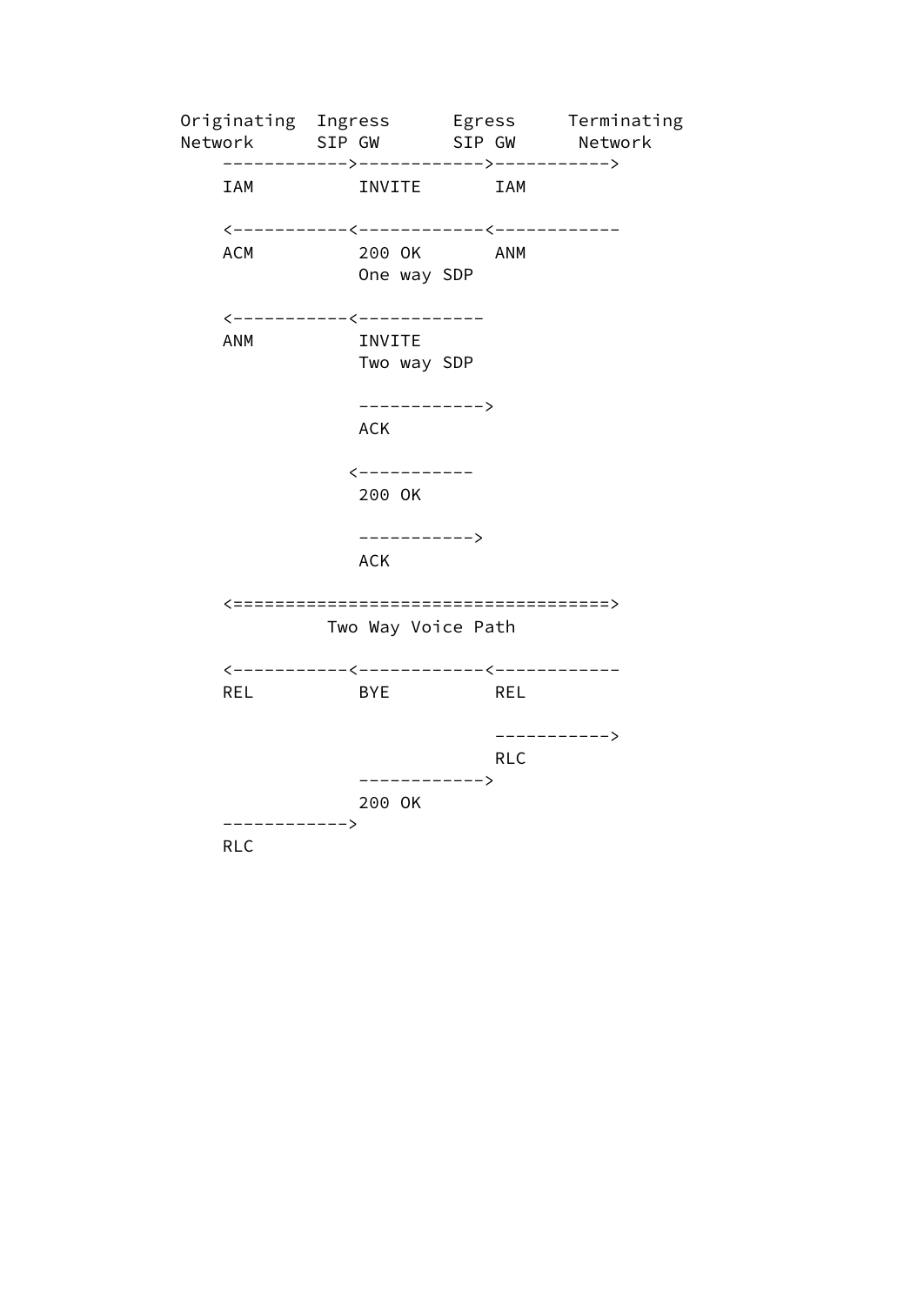Donovan, et al. [draft-ietf-sip-183-00.txt](https://datatracker.ietf.org/doc/pdf/draft-ietf-sip-183-00.txt) Page 9

Internet Draft SIP 183 Session Progress Message October 1999

<span id="page-10-0"></span>[2.3](#page-10-0) Proposed 183 Session Progress

 The following session signaling flows show the proposed solution using the 183 Session Progress Message to map to the ISUP ACM message and how the 183 Session Progress message is used for when the call originates from a SIP IP Device.

<span id="page-10-1"></span>[2.3.1](#page-10-1) PSTN to SIP to PSTN Session Using 183 Session Progress

 The following session signaling flow shows the use of the 183 Session Progress message for a session setup in a SIP based network when the session will be between two PSTN networks.

 Originating Ingress Egress Terminating Network SIP GW SIP GW Network ------------>------------>-----------> IAM INVITE IAM <-----------<------------<------------ ACM 183 Session ACM Progress One way SDP <============ One way voice path <-----------<------------<------------ ANM 200 OK ANM Two way SDP ------------> **ACK** ACK <====================================> Two Way Voice Path <-----------<------------<------------ REL BYE REL -----------> **RLC RLC**  ------------> 200 OK ------------> RLC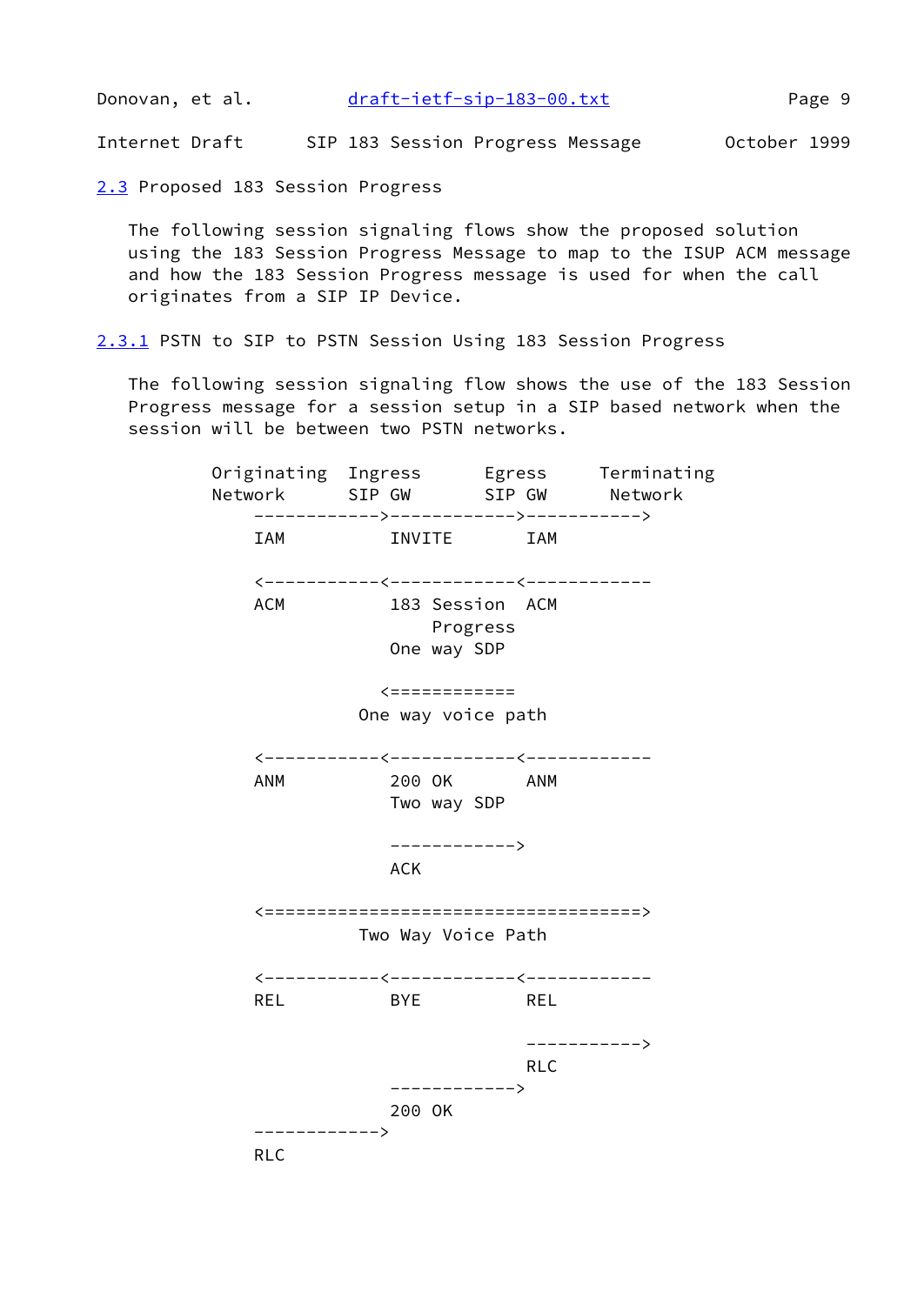<span id="page-11-0"></span>[2.3.2](#page-11-0) PSTN Fast Answer

 The following session signaling flow shows the method for handling of the fast answer scenario. Note that in this case the 183 Session Progress message is not used, as the ANM is mapped directly to a 200

Donovan, et al. [draft-ietf-sip-183-00.txt](https://datatracker.ietf.org/doc/pdf/draft-ietf-sip-183-00.txt) Page 10

Internet Draft SIP 183 Session Progress Message October 1999

 OK. This meets the requirement that the SIP gateways must be able to differentiate between ACM and ANM messages.

 Originating Ingress Egress Terminating Network SIP GW SIP GW Network ------------>------------>-----------> IAM INVITE IAM <-----------<------------<------------ ANM 200 OK ANM Two way SDP ------------> **ACK** ACK <====================================> Two Way Voice Path <-----------<------------<------------ REL BYE REL -----------> **RLC RLC**  ------------> 200 OK ------------> RLC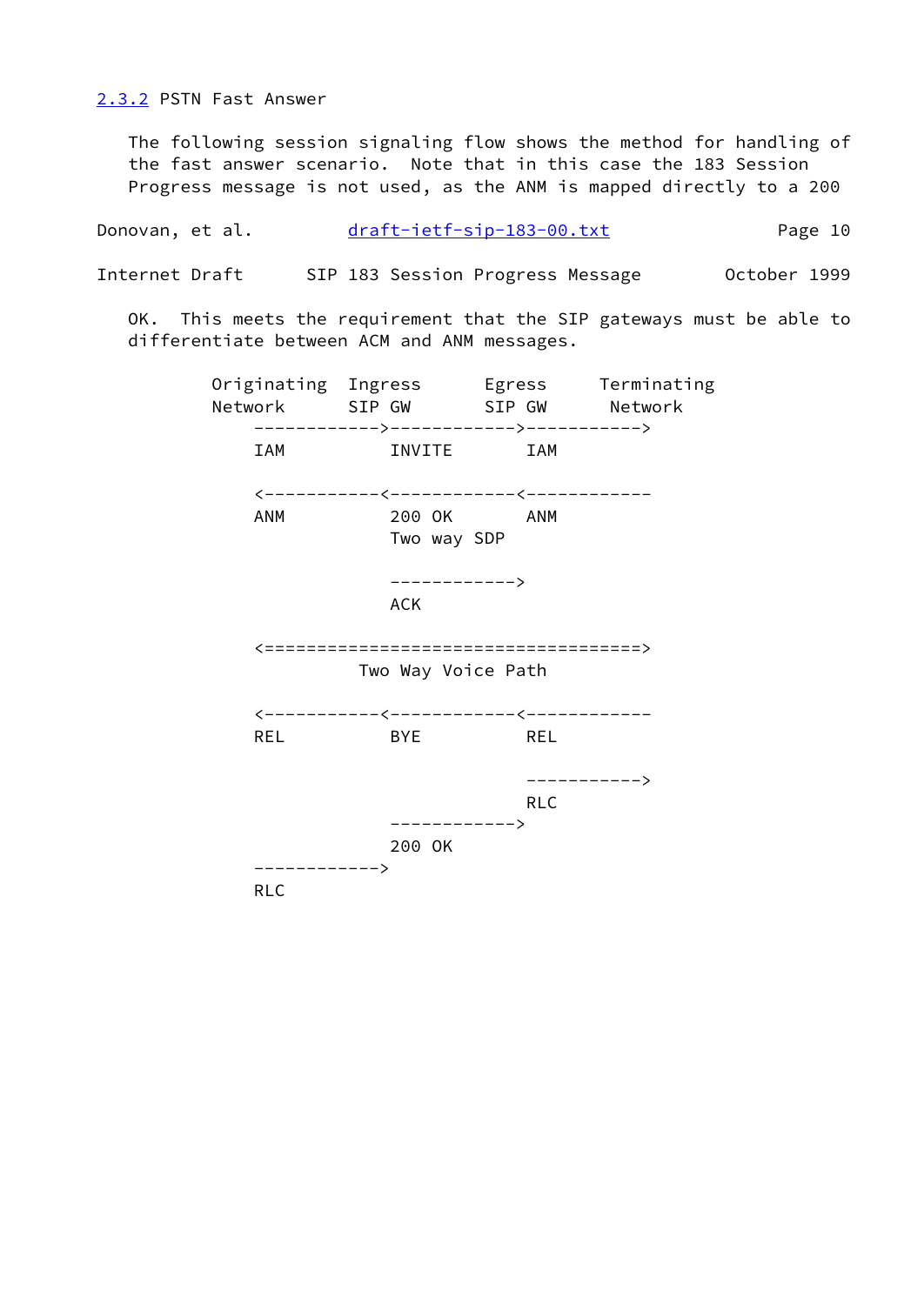| Donovan, et al. |  |  | draft-ietf-sip-183-00.txt        | Page 11      |  |  |  |
|-----------------|--|--|----------------------------------|--------------|--|--|--|
| Internet Draft  |  |  | SIP 183 Session Progress Message | October 1999 |  |  |  |

<span id="page-12-0"></span>[2.3.3](#page-12-0) SIP to PSTN Session Using 183 Session Progress

 The following session signaling flow shows the use of the 183 Session Progress message for a session setup in a SIP based network when the session originates in the SIP network and terminates to a PSTN net work.

| UA         |                             | SIP GW     | Calling           Egress      Terminating<br>Network |
|------------|-----------------------------|------------|------------------------------------------------------|
|            |                             |            | ------------>------------->                          |
|            | INVITE                      | <b>IAM</b> |                                                      |
|            | <-----------                |            |                                                      |
|            | 100 Trying                  |            |                                                      |
|            | <-----------<-------------  |            |                                                      |
|            | 183 Session ACM<br>Progress |            |                                                      |
|            | One way SDP                 |            |                                                      |
|            | <========================   |            |                                                      |
|            | One way voice path          |            |                                                      |
|            | <-----------<------------   |            |                                                      |
| 200 OK     |                             | <b>ANM</b> |                                                      |
|            | ------------>               |            |                                                      |
| <b>ACK</b> |                             |            |                                                      |
|            | <========================   |            |                                                      |
|            | Two Way Voice Path          |            |                                                      |
|            | <-----------<------------   |            |                                                      |
| <b>BYE</b> |                             | REL        |                                                      |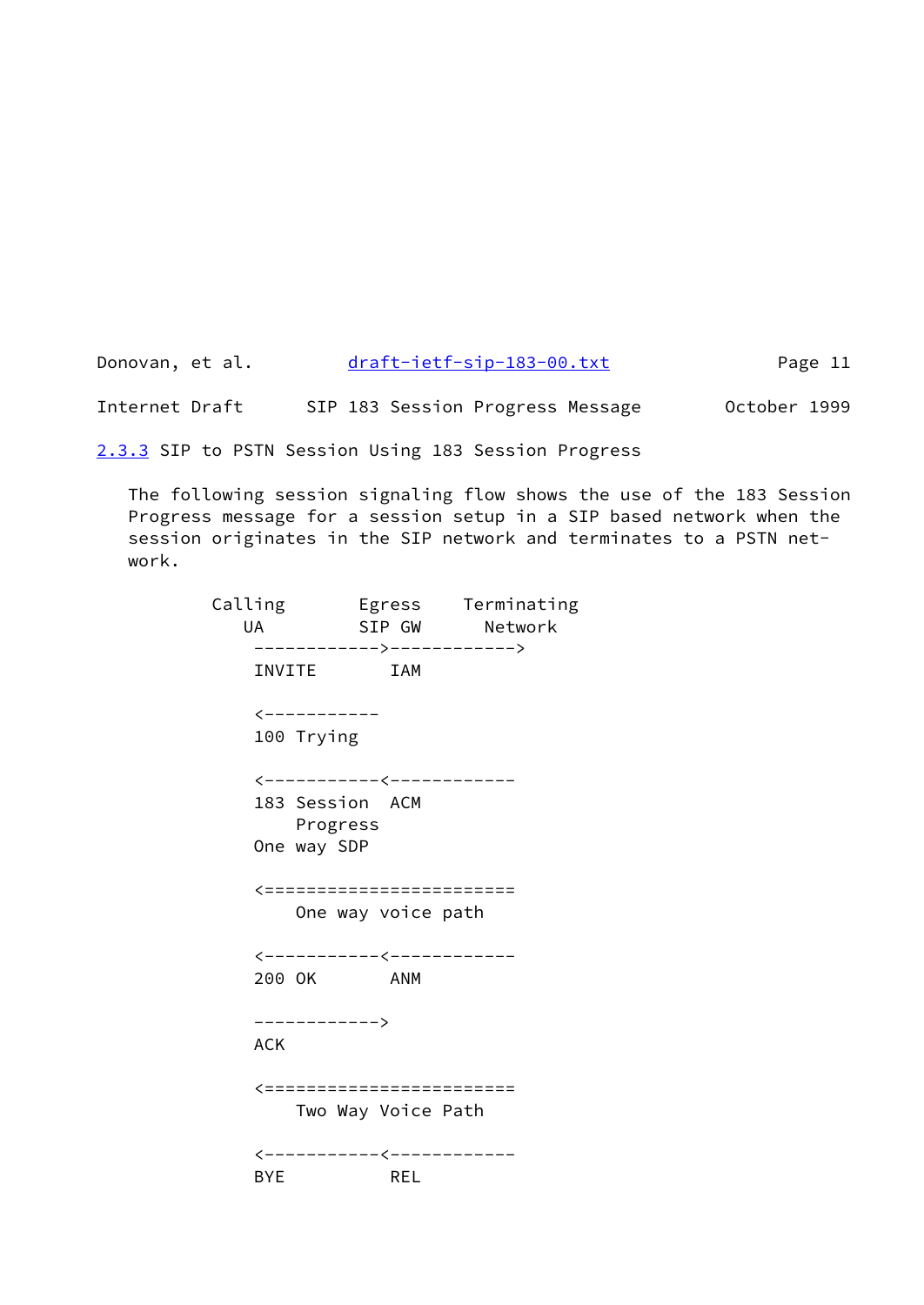

<span id="page-13-0"></span>[3](#page-13-0) Session Description Message Bodies in 18x Responses

 The previous sections illustrated how the 183 response can be used to communicate the need for the calling user agent to receive media prior to receiving a final response from the called user agent.

 There are other reasons for including SDP message bodies in an 18x message.

 One possible use is to use the SDP to establish security and/or QoS relationship between the called and calling user agents, as

Donovan, et al. [draft-ietf-sip-183-00.txt](https://datatracker.ietf.org/doc/pdf/draft-ietf-sip-183-00.txt) Page 12

Internet Draft SIP 183 Session Progress Message October 1999

documented in [[2\]](#page-27-1).

 As a result, it is necessary to communicate to the calling user agent why the SDP was included in the 18x message. The following section describes the Session header, which will be used for this purpose.

<span id="page-13-1"></span>[3.1](#page-13-1) Session Header in 18x Message Bodies

 The Session header will be used to communicate to the calling user agent the reason for a SDP message body being included in an 18x mes sage. The valid values for the Session header are Media, QoS and Security. Multiple of these values can be indicated.

 A value of Media indicates that the SDP should be used for establish ing of an early media session. The early media session will gener ally be used to communicate the status of the session but could also be used for other reasons. For instance, it could be used to play music while the calling user is being alerted.

 A value of QoS indicates that the SDP should be used for establishing of a QoS relationship between the calling and called user agents. This could involve the user agents requesting QoS resources using RSVP or some other signaling mechanism.

 A value of Security indicates that the SDP should be used for estab lishing of a security relationship between the calling and called user agents. This could be an IPSEC based relationship, for example.

<span id="page-13-2"></span>[4](#page-13-2) Format and Usage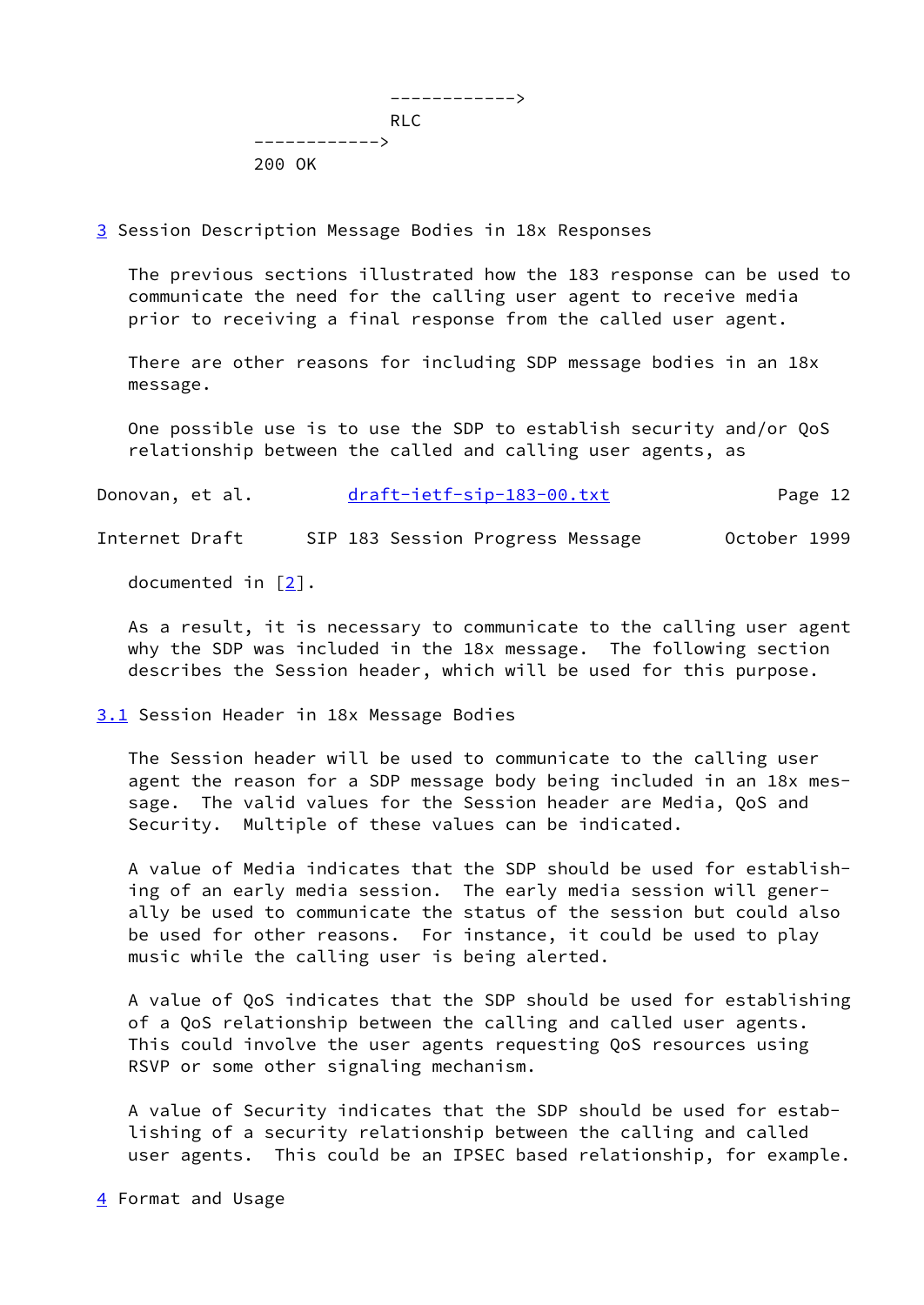The format of provisional responses with media session descriptions is identical to that of 200-class responses to INVITE requests, except as noted in  $section 7$ , "Reliability"; the body will contain a session description (usually SDP; see ref  $[5]$  $[5]$ ).

<span id="page-14-0"></span>[4.1](#page-14-0). Temporary Media Establishment

 Under most circumstances, provisional responses used to initiate tem porary media will contain SDP that is a subset of the media descrip tion presented in the INVITE message (as in normal 200 responses).

 If the original INVITE message contains no media description, the server will generate SDP representing the capabilities it requires for media transmission and include it in the provisional response. The client will include a final SDP in its acknowledgement of receipt (see [section 4](#page-13-2), "Reliability").

 In both cases, the media streams will be established after the mes sage confirming receipt of the provisional response has been sent (from the client's perspective) or received (from the server's per spective).

| Donovan, et al. | draft-ietf-sip-183-00.txt | Page 13 |
|-----------------|---------------------------|---------|
|                 |                           |         |

Internet Draft SIP 183 Session Progress Message October 1999

 The designation of media capabilities in a provisional response has no implications on the capabilities of any subsequent temporary con nections or the final connection. Each media stream is negotiated relative to the session description in the original INVITE request (or lack thereof).

<span id="page-14-1"></span>[4.2](#page-14-1). Change of Temporary Media

 After a temporary media stream has been established, its parameters can be changed by sending further provisional responses that also contain session descriptions. Upon receipt of such a response, the client MUST immediately cease transmission of media relating to the old temporary stream. As before, the new temporary media stream is established after acknowledgement of the provisional response.

 Provisional responses which contain no session description SHOULD NOT have an effect on any currently established temporary media stream.

<span id="page-14-2"></span>[4.3](#page-14-2). Discontinuation of Temporary Media

 Sending of temporary media MUST be discontinued upon the sending (from the server's perspective) or the receipt (from the client's perspective) of any INVITE final response.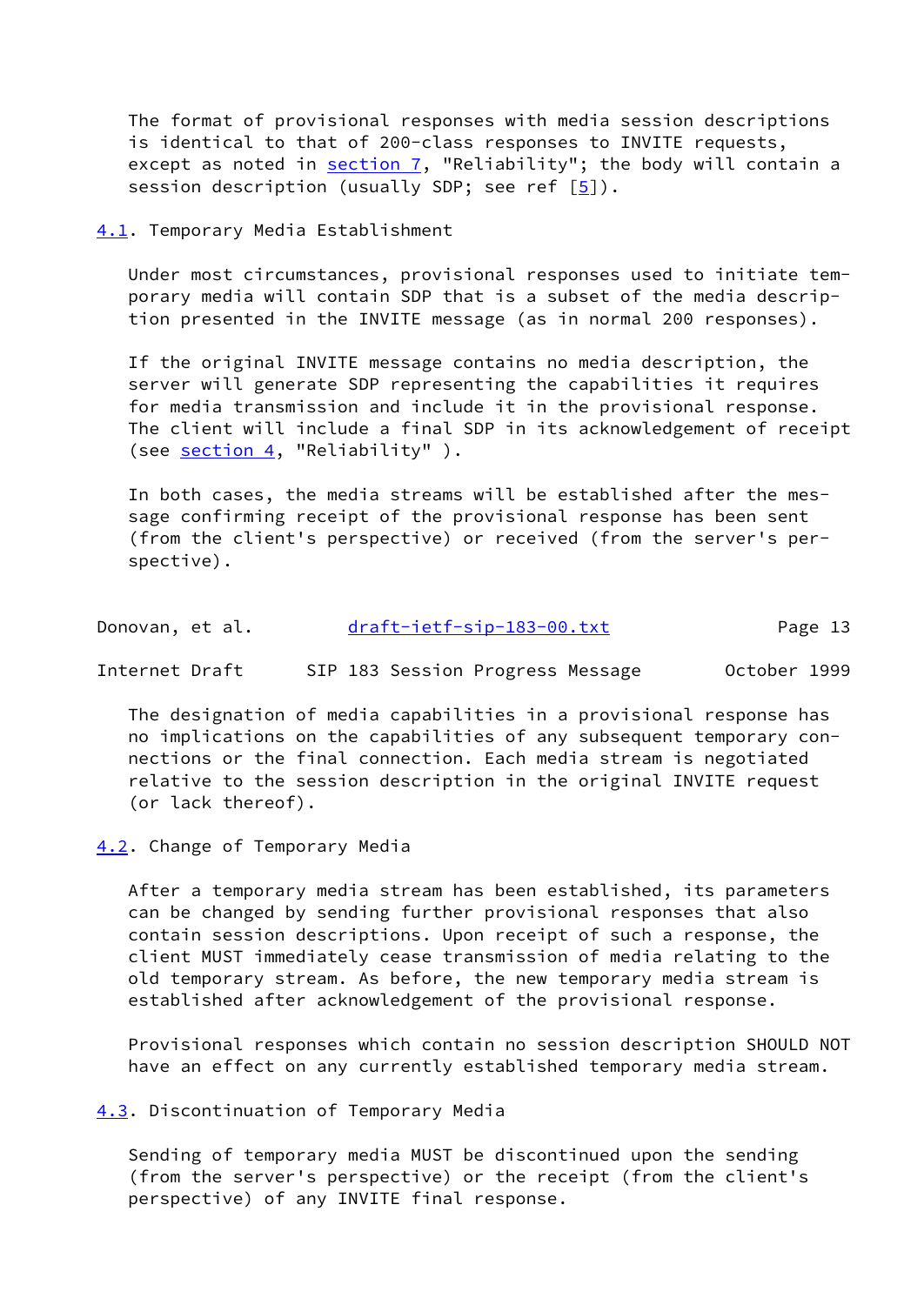Sending a provisional response that contains a session description with all media stream port numbers set to zero can also discontinue a temporary media stream.

<span id="page-15-0"></span>[4.4](#page-15-0). New Provisional 183 Status Code

 To allow for transmission of temporary media which does not corre spond to the four provisional status codes defined in the SIP RFC (ref  $[1]$ ), this protocol extension defines one additional response code of "183 Session Progress."

 The 183 Session Progress response can be used for any arbitrary in band communication of call status. It SHOULD NOT, however, be used to convey ringing, forwarding, or call queueing situations.

 When applicable, the response text SHOULD include a text representa tion of the information conveyed by the media stream. In the case of a recorded announcement, this text SHOULD be the text of the announcement. For a tone, this text SHOULD be either the name of the tone as defined in E.182 (ref  $[6]$  $[6]$ ) (e.g. "Payphone Recognition Tone") or a description of the condition the tone is attempting to report (e.g. "The Called Party is a Payphone").

# <span id="page-15-1"></span>[4.5](#page-15-1) Reliability

 Clients which understand this extension SHOULD also understand the extension described in "Reliability of Provisional Responses in SIP" (ref  $[3]$ ) and indicate that they require reliable transmission of

Donovan, et al. [draft-ietf-sip-183-00.txt](https://datatracker.ietf.org/doc/pdf/draft-ietf-sip-183-00.txt) Page 14

Internet Draft SIP 183 Session Progress Message October 1999

provisional responses in Require: and Proxy-Require: headers.

<span id="page-15-2"></span>[4.6](#page-15-2) Media Negotiation Failure for Temporary Media

 If no acceptable media type is available in the client's INVITE request session description, the server MAY return a "406 Not Accept able" message; the alternative is to forgo the transmission of provi sional media. While it is perhaps a more appropriate error code, "606 Not Acceptable" is not suggested, owing to its properties of termi nating any ongoing searches.

 If the client finds the session description proposed by the server in a provisional response unacceptable, its acknowledgement SHOULD con tain a session description with all media stream port numbers set to zero. A server which receives such a message MAY respond with a "406 Not Acceptable" message; the alternative is to forgo the transmission of provisional media.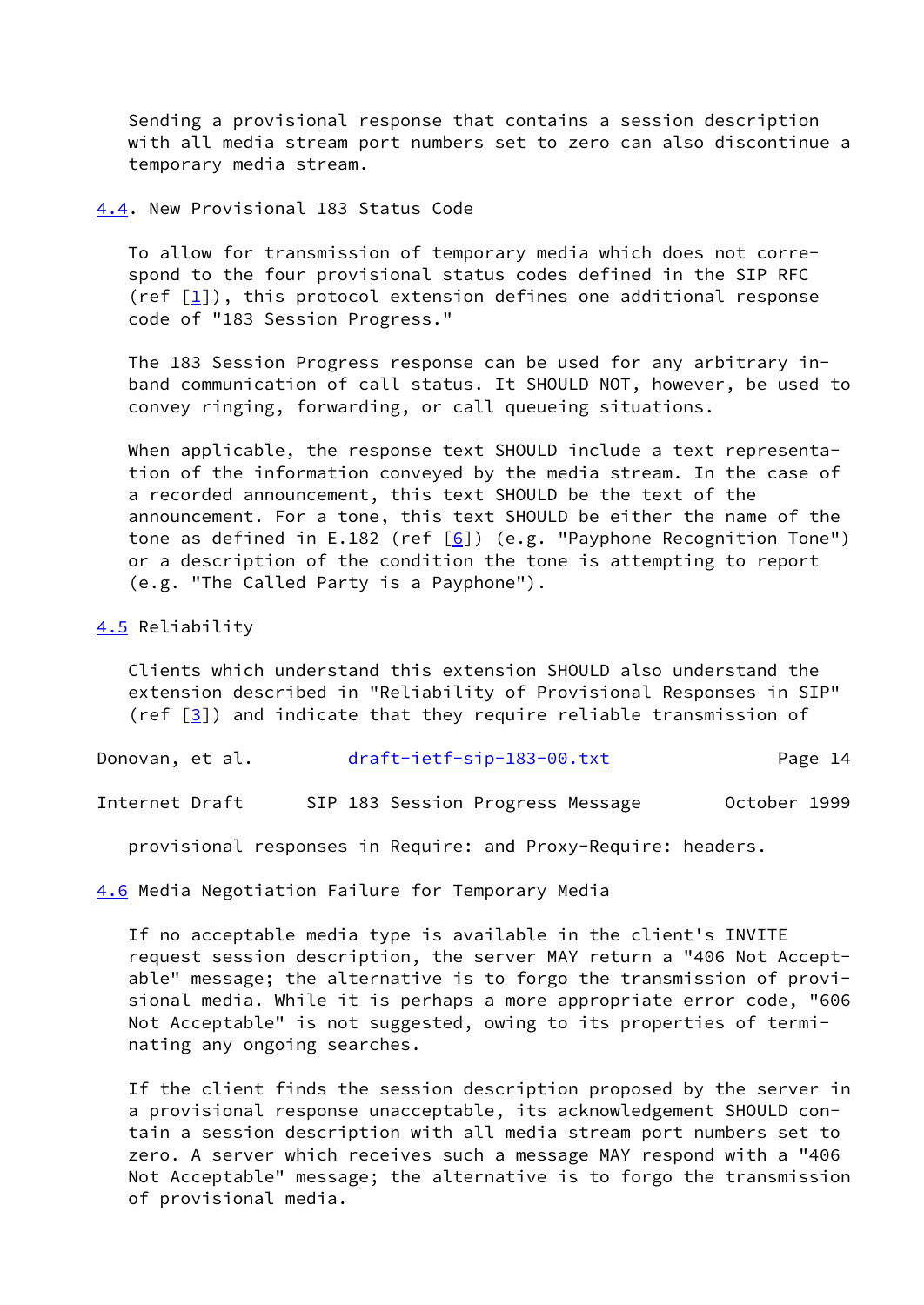# <span id="page-16-0"></span>[4.7](#page-16-0) Issues

 There are situations when the called user agent (the UAS) requires the support of the mechanisms defined in this document and does not know through the INVITE message whether the calling user agent (the UAC) supports the extension. There is currently no method for the UAS to communicate to the UAC the required capabilities required to properly setup the session.

 This is a general problem with the SIP protocol that should be fixed in an upcoming version. The mechanisms established for the SIP pro tocol will be used to indicate a need for this extension.

<span id="page-16-1"></span>[5](#page-16-1) Proposed Extensions to the SIP Specification

 The remainder of the document describes the proposed extensions to the SIP specification. The section number indicates the section of the SIP specification that requires modification. Thus [section 5](#page-16-1).M.N would include proposed modifications to section M.N of the SIP speci fication.

 Absence of a section indicates that no modifications are proposed for that section.

<span id="page-16-2"></span>[5.5.1.1](#page-16-2) Status Codes and Reason Phrases

The following is the updated Figure 5:

| Donovan, et al. | draft-ietf-sip-183-00.txt                                                                                                                                   | Page 15      |
|-----------------|-------------------------------------------------------------------------------------------------------------------------------------------------------------|--------------|
| Internet Draft  | SIP 183 Session Progress Message                                                                                                                            | October 1999 |
| <b>Success</b>  | Informational = $"100"$ ; Trying<br>"180" ; Ringing<br>"181" ; Call is Being Forwarded<br>"182" ; Queued<br>"183" ; Session Progress<br>$=$ "200"<br>$:$ OK |              |
|                 |                                                                                                                                                             |              |

Figure 5: Informational and Success codes

<span id="page-16-3"></span>[5.6](#page-16-3) Header Field Definitions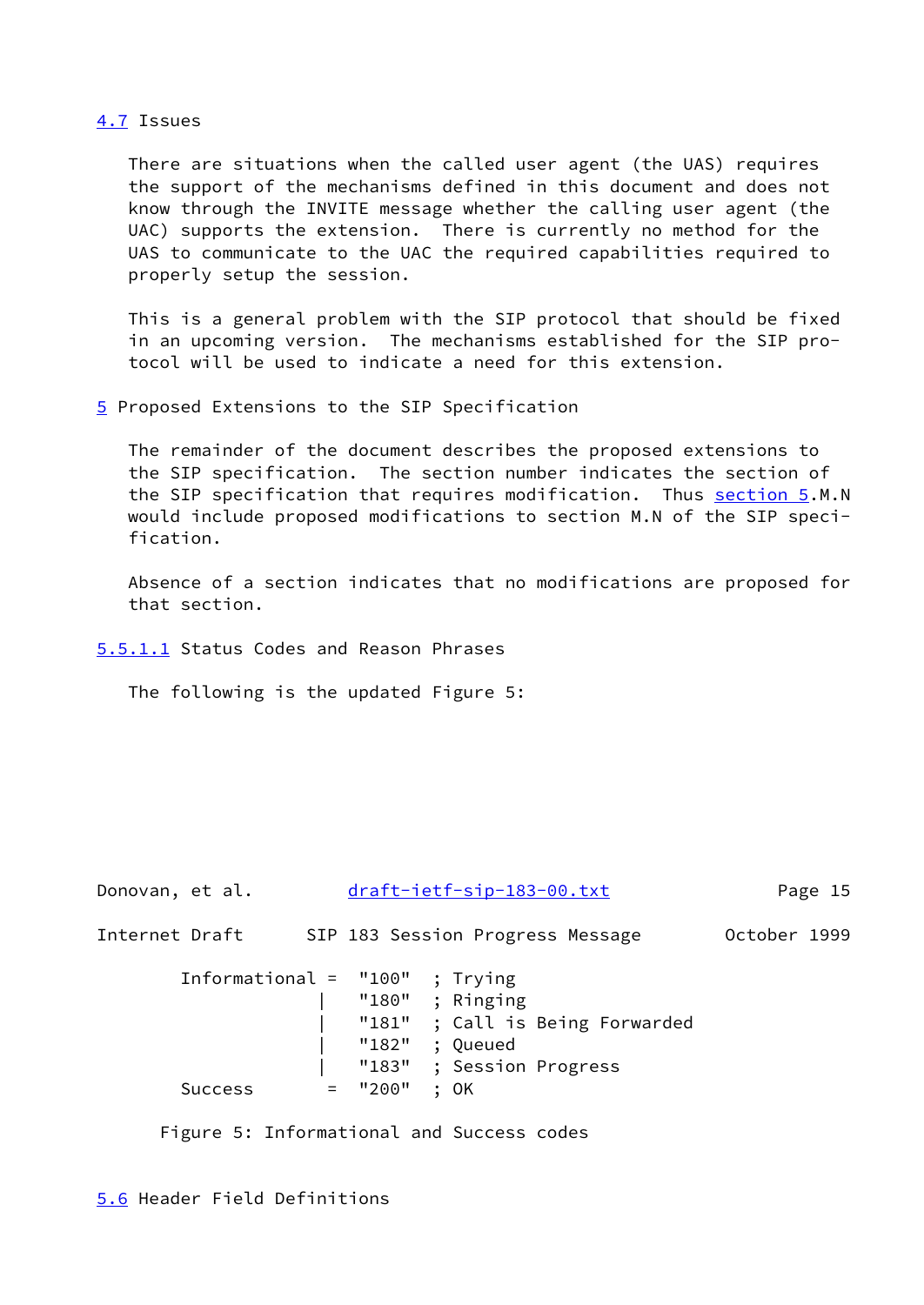The following needs to be added to Table 5

|         | where | enc. |            |  |         | e-e ACK BYE CAN INV OPT REG |  |
|---------|-------|------|------------|--|---------|-----------------------------|--|
| Session | 1 R x |      | $\epsilon$ |  | _______ | $\overline{\phantom{0}}$    |  |

### <span id="page-17-0"></span>[5.6.43](#page-17-0) Session

 The session header is used in 18x response messages to communicate to the UAC the purpose of the session description message body included in response message.

The valid values are Media, QoS and Security.

 A value of Media indicates that the SDP should be used for establish ing of an early media session. The early media session will gener ally be used to communicate the status of the session but could also be used for other reasons. For instance, it could be used to play music while the calling user is being alerted.

 A value of QoS indicates that the SDP should be used for establishing of a QoS relationship between the calling and called user agents. This could involve the user agents requesting QoS resources using RSVP or some other signaling mechanism.

 A value of Security indicates that the SDP should be used for estab lishing of a security relationship between the calling and called user agents. This could be an IPSEC based relationship, for example.

See [\[2](#page-27-1)] for details on the handling of the QoS and Security values.

Session = "Session" ":" 1#( "Media" | "QoS" | "Security" )

<span id="page-17-1"></span>[5.7](#page-17-1) Status Code Definitions

<span id="page-17-2"></span>[5.7.1](#page-17-2) Informational 1xx

<span id="page-17-3"></span>[5.7.1.2](#page-17-3) 180 Ringing

| Donovan, et al. | draft-ietf-sip-183-00.txt | Page 16 |
|-----------------|---------------------------|---------|
|                 |                           |         |

Internet Draft SIP 183 Session Progress Message October 1999

 The following text is proposed to be added to the description of the 180 Ringing message:

 The calling UA should initiate local alerting (for instance, the playing of a ringing tone or other alerting mechanism) so as to indi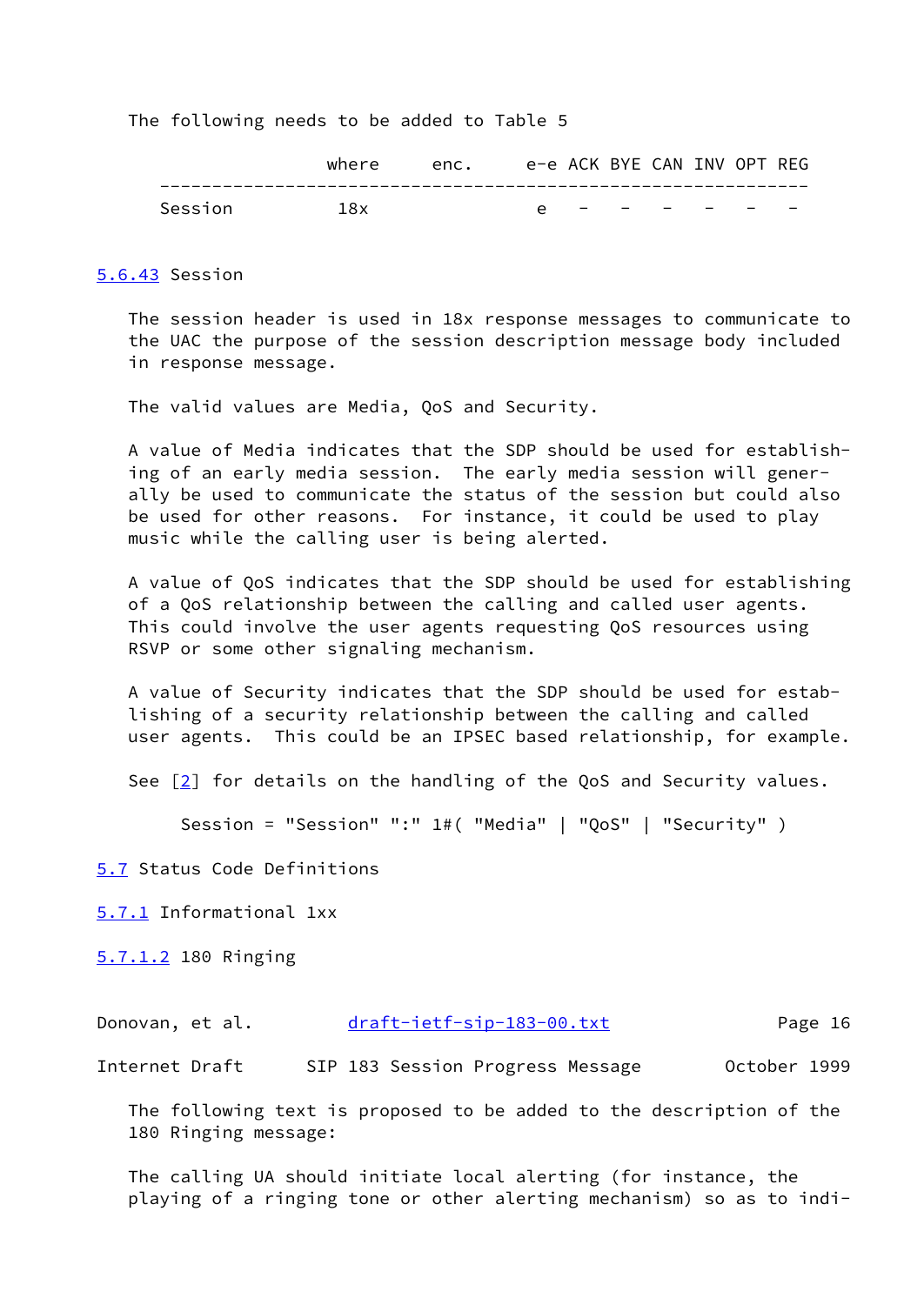cate the progress of the session setup.

<span id="page-18-0"></span>[5.7.1.5](#page-18-0) 183 Session Progress

 The called UA may have the need to communicate session progress with out the indication that the called user is being alerted.

 The calling UA should not apply local alerting upon receipt of the 183 Session Progress Response.

 The 183 Session Progress may have been sent to communicate the status of the session setup attempt as part of a media stream. The called user agent will indicate this by including the Session header with a value of media.

 In this case, the calling UA shall establish a media session accord ing to the contents of the session description contained in the 183 message. The calling UA should not apply local alerting that would interfere with the media session information supplied by the called UA.

 The 183 message SHOULD include enough session description information to allow for a media session between the called UA and the calling UA.

 Although not strictly required for a one way voice path to be setup between the egress gateway and the ingress gateway, the SDP in the 183 has the following benefits:

 1. The list of audio (or video) codecs is reduced, so the calling gateway need only expect a smaller set.

 2. The 183 can contain security preconditions in the SDP (if they were in the SDP in the INVITE), so that the calling gateway can per form appropriate authentication/encryption for each media stream from each egress gateway.

 3. If any kind of pre-call announcement requires two-way media (per haps some kind of speech recognition for credit card numbers, or even DTMF too), the SDP in the 183 is needed.

<span id="page-18-1"></span>[5.8](#page-18-1) SIP Message Body

<span id="page-18-2"></span>[5.8.1](#page-18-2) Body Inclusion

The following is proposed rewording of paragraph 2 in Section 8.1 of the SIP specification:

| Donovan, et al. | draft-ietf-sip-183-00.txt | Page 17 |  |
|-----------------|---------------------------|---------|--|
|                 |                           |         |  |

Internet Draft SIP 183 Session Progress Message October 1999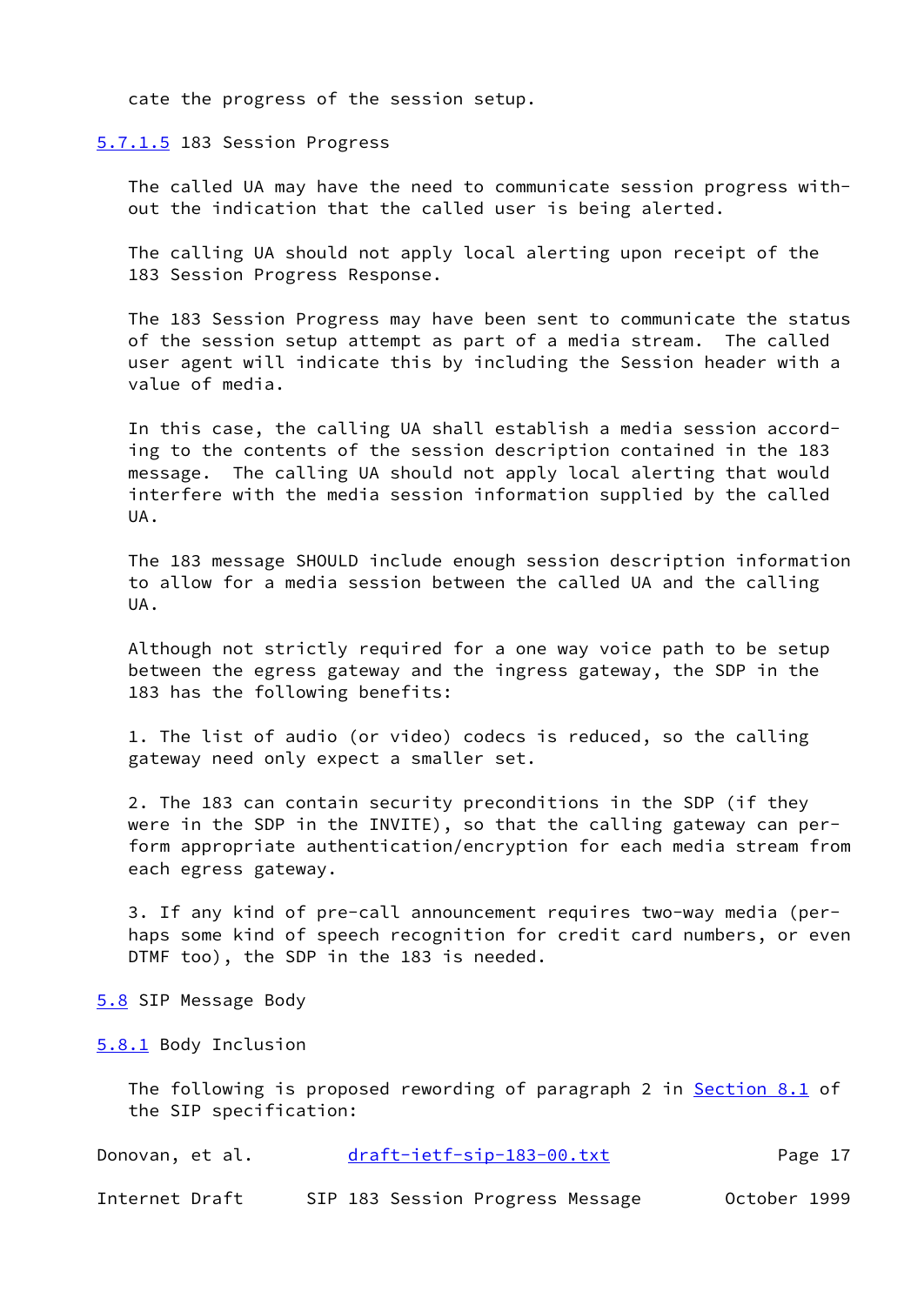For response messages, the request method and the response status code determine the type and interpretation of any message body. All responses MAY include a body. Message bodies for 1xx responses con tain advisory information about the progress of the request. In addition, message bodies for 1xx responses can contain session descriptions. 2xx responses ...

<span id="page-19-0"></span>[5.10](#page-19-0) Behavior of SIP Clients and Servers

<span id="page-19-1"></span>[5.10.1.2](#page-19-1) Responses

The following is proposed text for inclusion in section 10.1.2 of the SIP specification:

183 responses SHALL always be forwarded.

<span id="page-19-2"></span>[5.11](#page-19-2) Behavior of SIP User Agents

<span id="page-19-3"></span>[5.11.6](#page-19-3). Callee Needs Early Media

 When the called UA receives and INVITE message that results in the need to report on the status of the media setup through a media stream, the called UA has the option to send a 183 message with a session description to the calling UA.

<span id="page-19-4"></span>[5.11.7](#page-19-4) Caller Receives 183 Response

When the calling UA receives a 183 response that contains a session description and an indication that the session description is for early media, it SHALL setup the associated media session and present any media received from the called UA to the user.

<span id="page-19-5"></span>[5.13](#page-19-5) Security Considerations

 The security considerations for the 183 Session Progress message are the same as for SIP in general.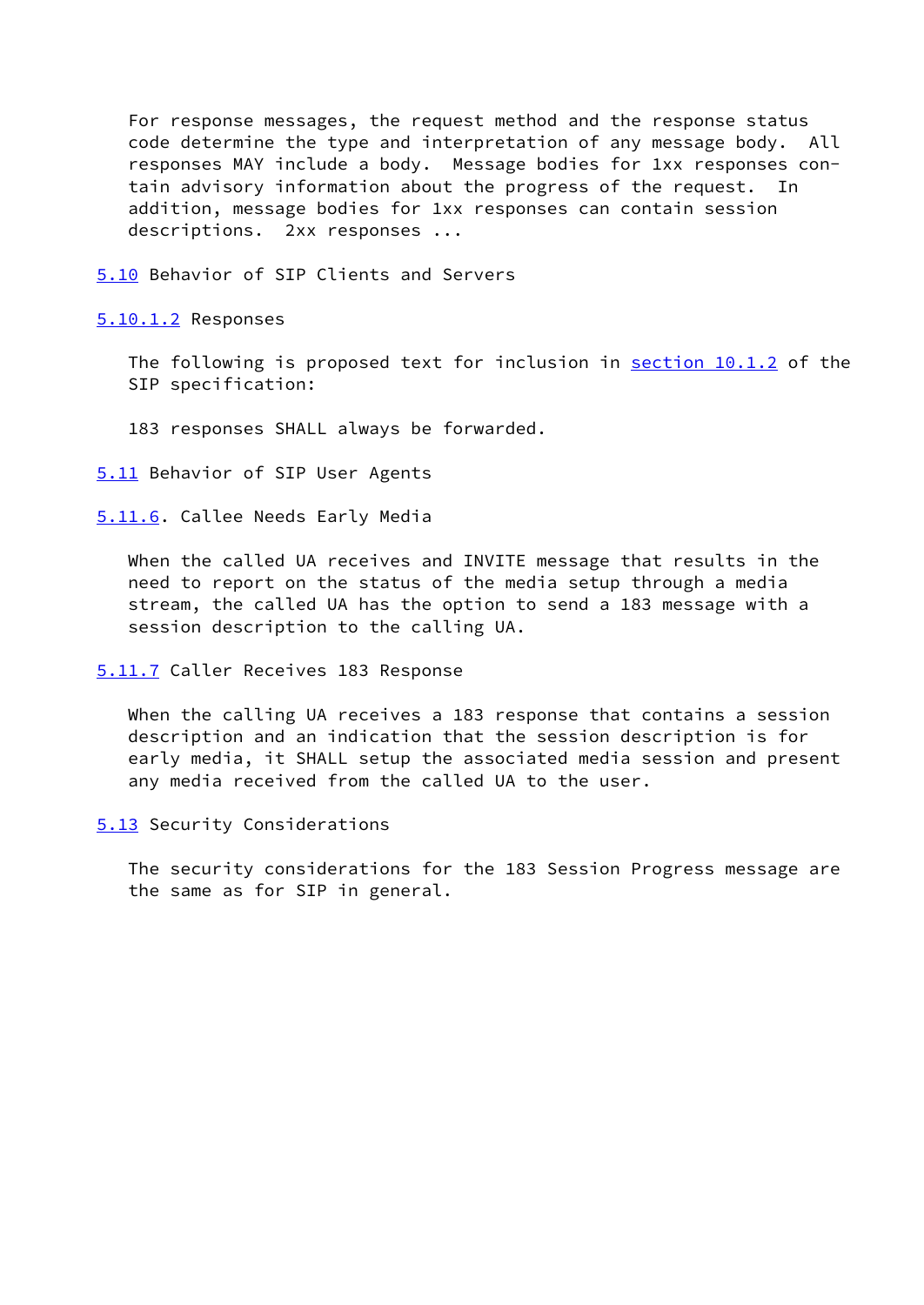Donovan, et al. [draft-ietf-sip-183-00.txt](https://datatracker.ietf.org/doc/pdf/draft-ietf-sip-183-00.txt) Page 18

Internet Draft SIP 183 Session Progress Message October 1999

<span id="page-20-0"></span>[5.16](#page-20-0) Examples

<span id="page-20-1"></span>[5.16.9](#page-20-1) PSTN to PSTN Session Setup (SIP in the middle)

 The following call flow illustrates the case where a call is origi nating from a PSTN network, transiting a SIP network and being deliv ered to a second PSTN network. In this case, the 183 message is used to trigger the ACM message and results in a one way media session being setup through the SIP network.

 Originating Ingress Egress Terminating Network SIP GW SIP GW Network ------------>------------>-----------> IAM INVITE IAM <------------ 100 Trying <-----------<------------<------------ ACM 183 Session ACM Progress SESSION: Media One way SDP <===================================== One way voice path <-----------<------------<------------ ANM 200 OK ANM ------------> **ACK** ACK <====================================> Two Way Voice Path <-----------<------------<------------ REL BYE REL -----------> **RLC RLC** ------------>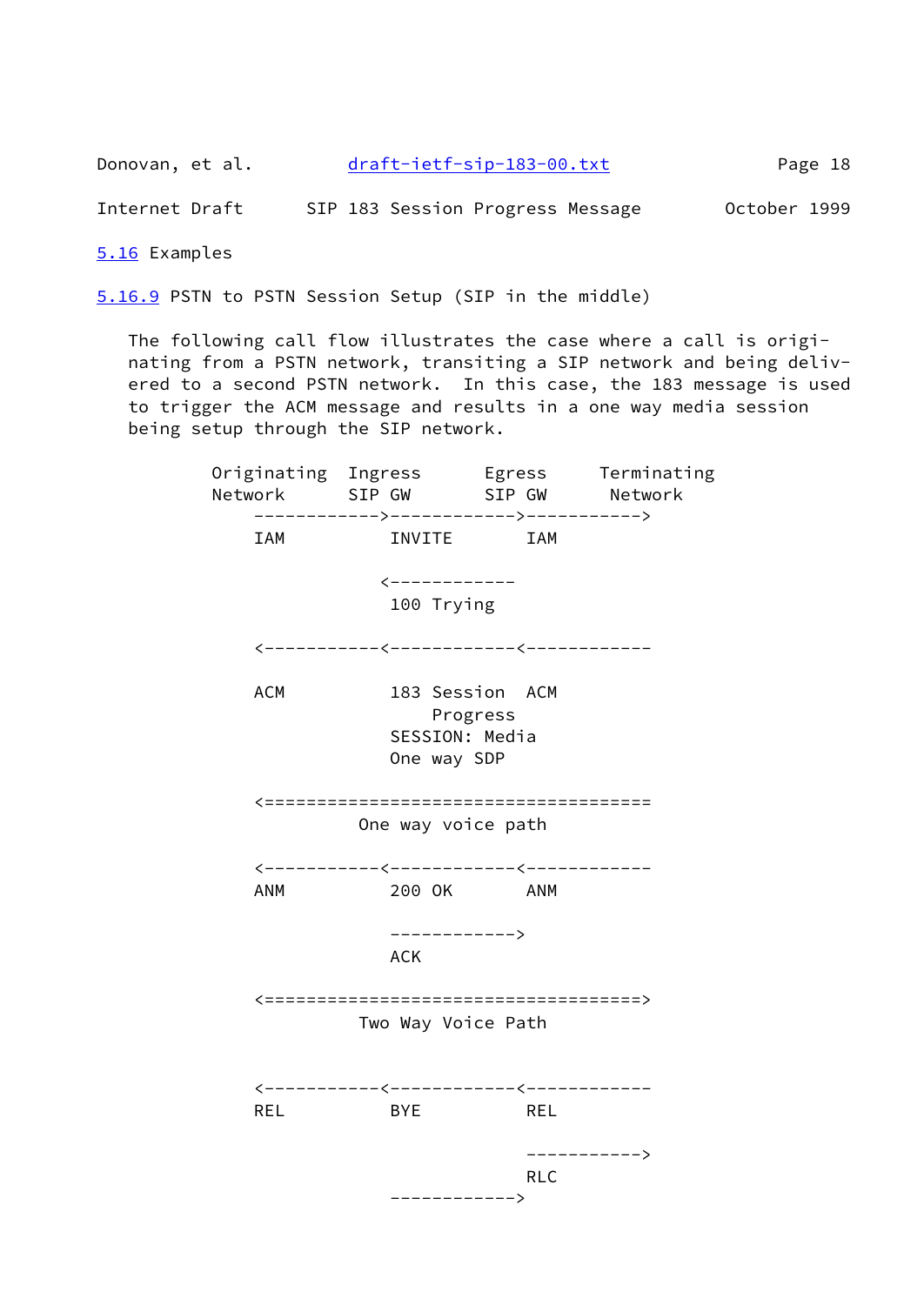200 OK ------------> RLC

Donovan, et al. [draft-ietf-sip-183-00.txt](https://datatracker.ietf.org/doc/pdf/draft-ietf-sip-183-00.txt) Page 19 Internet Draft SIP 183 Session Progress Message October 1999

<span id="page-21-0"></span>[5.16.10](#page-21-0) SIP User Agent Session Setup to a PSTN Destination

 Calling Egress Terminating UA SIP GW Network ------------>------------> INVITE IAM <----------- 100 Trying <-----------<------------ 183 Session ACM Progress Session: Media One way SDP <======================== One way voice path <-----------<------------ 200 OK ANM ------------> ACK <======================== Two Way Voice Path <-----------<------------ BYE REL ------------> RLC ------------> 200 OK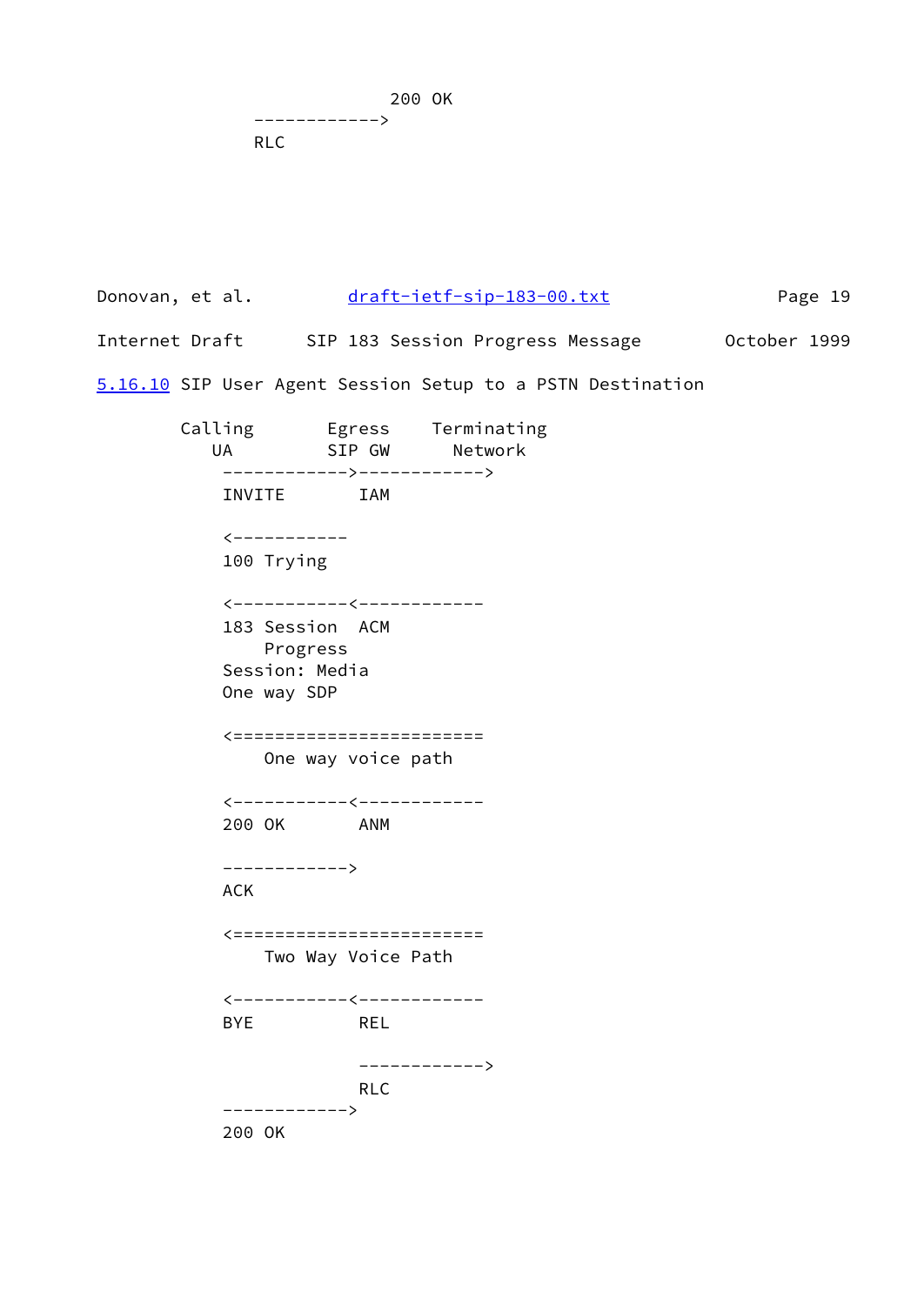5.A Minimal Implementation

5.A.1 Client

The following is a suggested addition to  $\Delta$ ppendix  $\Delta$ .1 of the SIP specification:

 PSTN Interworking: If a client wishes to interwork properly with PSTN networks then it MUST support the 183 Session Progress message.

<span id="page-22-0"></span>[6](#page-22-0) Further Examples

 Only the relevant headers have been included in the following exam ples. Notably, the mandatory parameters Call-ID and CSeq are not

| Donovan, et al. | draft-ietf-sip-183-00.txt | Page 20 |
|-----------------|---------------------------|---------|
|                 |                           |         |

Internet Draft SIP 183 Session Progress Message October 1999

shown.

<span id="page-22-1"></span>[6.1](#page-22-1). Remote Ringtone, Followed by "Queued" Announcement

Client to server:

```
 INVITE sip:+12145551212@bell.com SIP/2.0
 RAck: 0
 To: sip:+12145551212@bell.com
 From: sip:+15125559876@domain.com
 Require: org.ietf.sip.reliable-100
 Proxy-Require: org.ietf.sip.reliable-100
 Content-Type: application/sdp
```
 $v=0$  o=- 929142225 929142225 IN IP4 vgw.domain.com c=IN IP4 vgw.domain.com M=audio 49152 RTP/AVP 0 1 a=rtpmap:0 PCMU/8000 a=rtpmap:1 1016/8000

Server to client:

 SIP/2.0 180 Ringing RSeq: 1 To: sip:+12145551212@bell.com From: sip:+15125559876@domain.com Session: Media Content-Type: application/sdp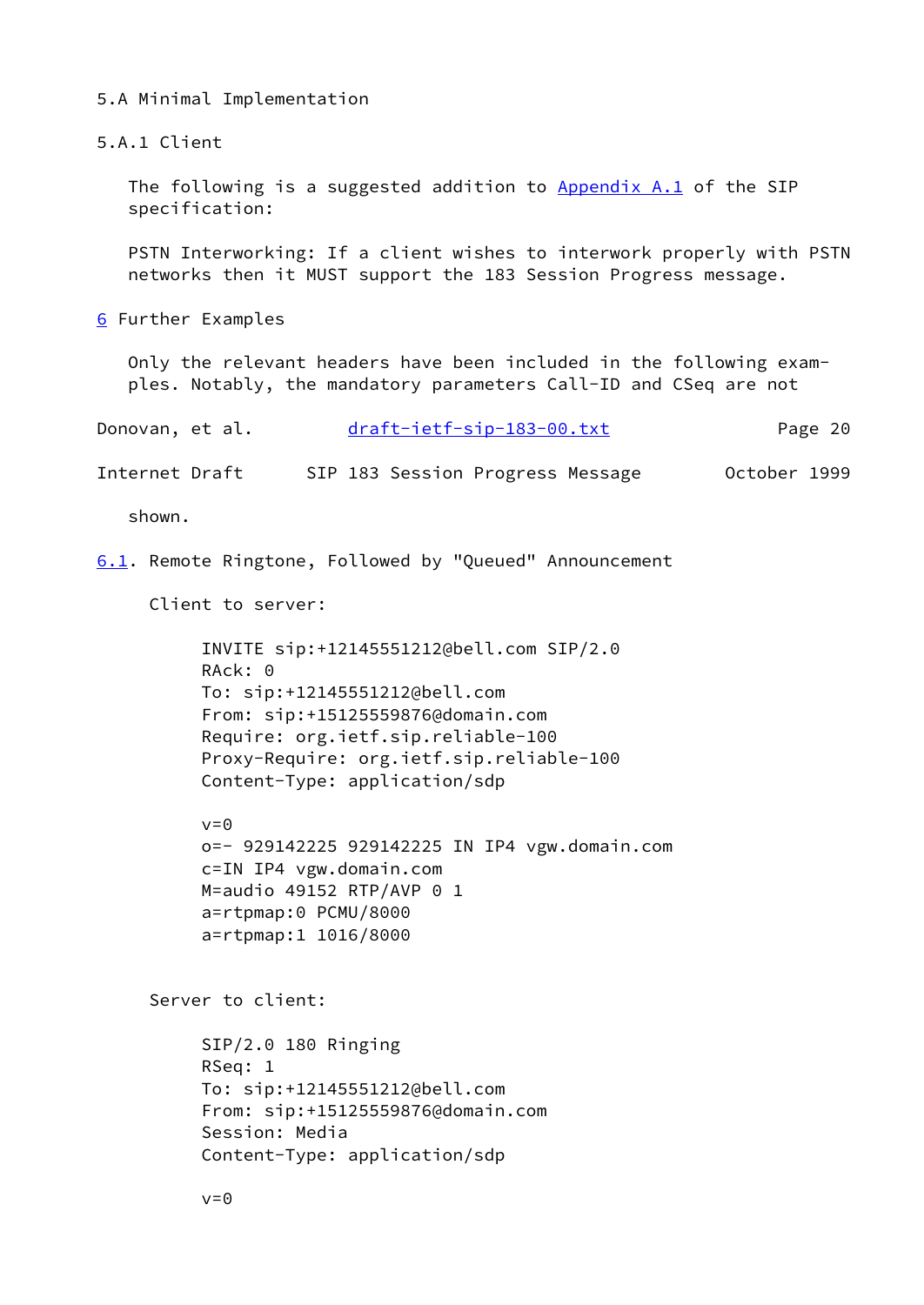```
 o=- 929142942 929142942 IN IP4 media.bell.com
 c=IN IP4 media.bell.com
 M=audio 49180 RTP/AVP 0
 a=rtpmap:0 PCMU/8000
```
Client to server:

 INVITE sip:+12145551212@bell.com SIP/2.0 RAck: 1 To: sip:+12145551212@bell.com From: sip:+15125559876@domain.com Require: org.ietf.sip.reliable-100 Proxy-Require: org.ietf.sip.reliable-100

[Remote ringing tone is played]

Donovan, et al. [draft-ietf-sip-183-00.txt](https://datatracker.ietf.org/doc/pdf/draft-ietf-sip-183-00.txt) Page 21 Internet Draft SIP 183 Session Progress Message October 1999 Server to client: SIP/2.0 182 Call is queued; est. wait is 5 minutes RSeq: 2 To: sip:+12145551212@bell.com From: sip:+15125559876@domain.com Session: Media Content-Type: application/sdp  $v=0$  o=- 929143057 929143057 IN IP4 media.bell.com c=IN IP4 media.bell.com M=audio 49180 RTP/AVP 1 a=rtpmap:1 1016/8000 [Ring tone is discontinued] Client to server: INVITE sip:+12145551212@bell.com SIP/2.0 RAck: 2 To: sip:+12145551212@bell.com From: sip:+15125559876@domain.com Require: org.ietf.sip.reliable-100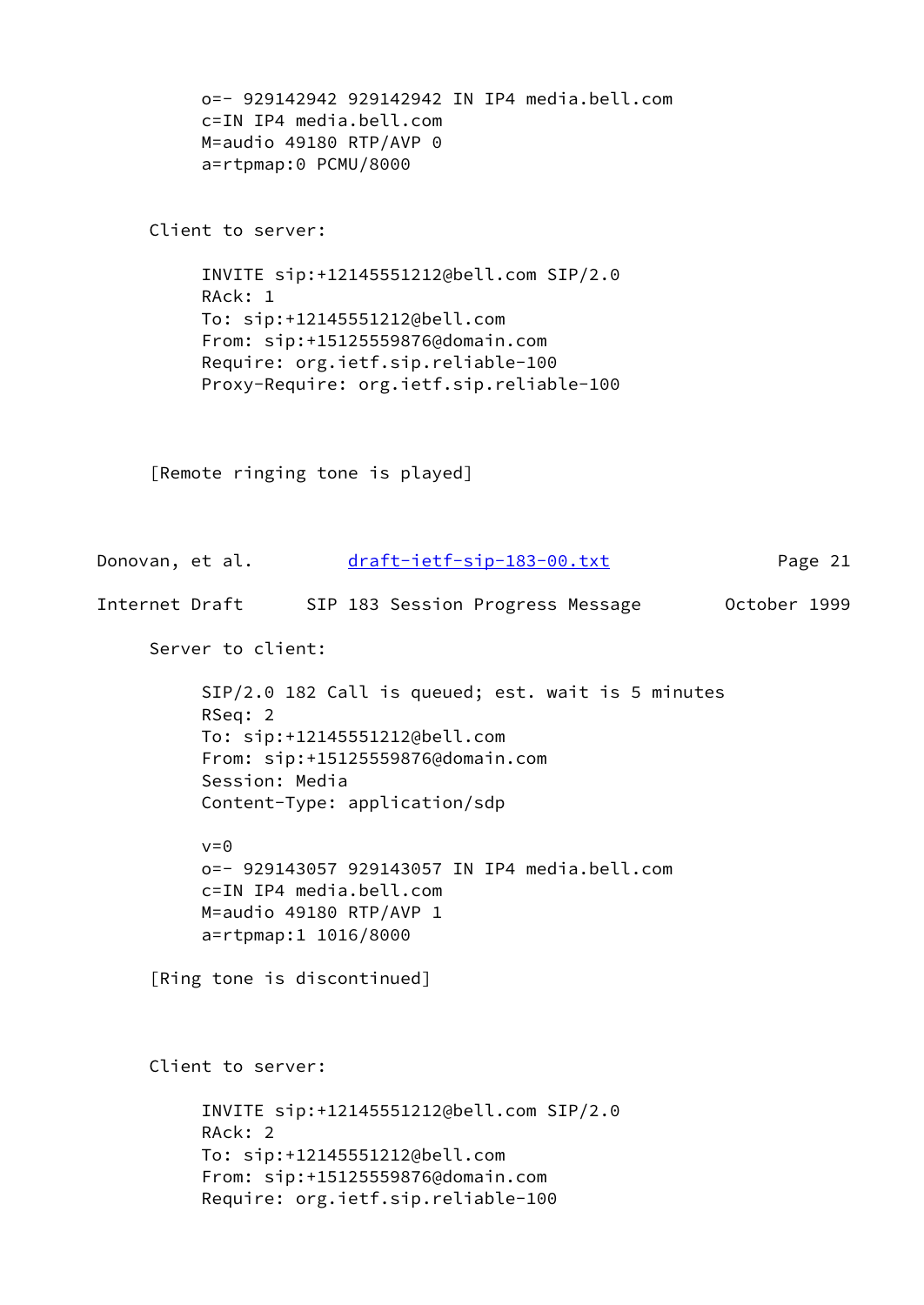```
 Proxy-Require: org.ietf.sip.reliable-100
```
 ["Your call is queued" announcement is played, followed by hold music]

```
 Server to client:
      SIP/2.0 200 OK
      To: sip:+12145551212@bell.com
      From: sip:+15125559876@domain.com
      Content-Type: application/sdp
     v=0 o=- 929143373 929143373 IN IP4 vgw.bell.com
      c=IN IP4 mg.bell.com
      M=audio 49199 RTP/AVP 1
      a=rtpmap:1 1016/8000
```

```
 [Hold music is discontinued]
```

```
draft-ietf-sip-183-00.txt Page 22
Internet Draft SIP 183 Session Progress Message October 1999
     Client to server:
          ACK sip:+12145551212@bell.com SIP/2.0
          To: sip:+12145551212@bell.com
          From: sip:+15125559876@domain.com
     [Final media stream is established]
6.2. Remote Announcement: "Call is being forwarded," local ring tone.
     Client to server:
          INVITE sip:+12145551212@bell.com SIP/2.0
          RAck: 0
          To: sip:+12145551212@bell.com
          From: sip:+15125559876@domain.com
          Require: org.ietf.sip.reliable-100
```
<span id="page-24-0"></span>Proxy-Require: org.ietf.sip.reliable-100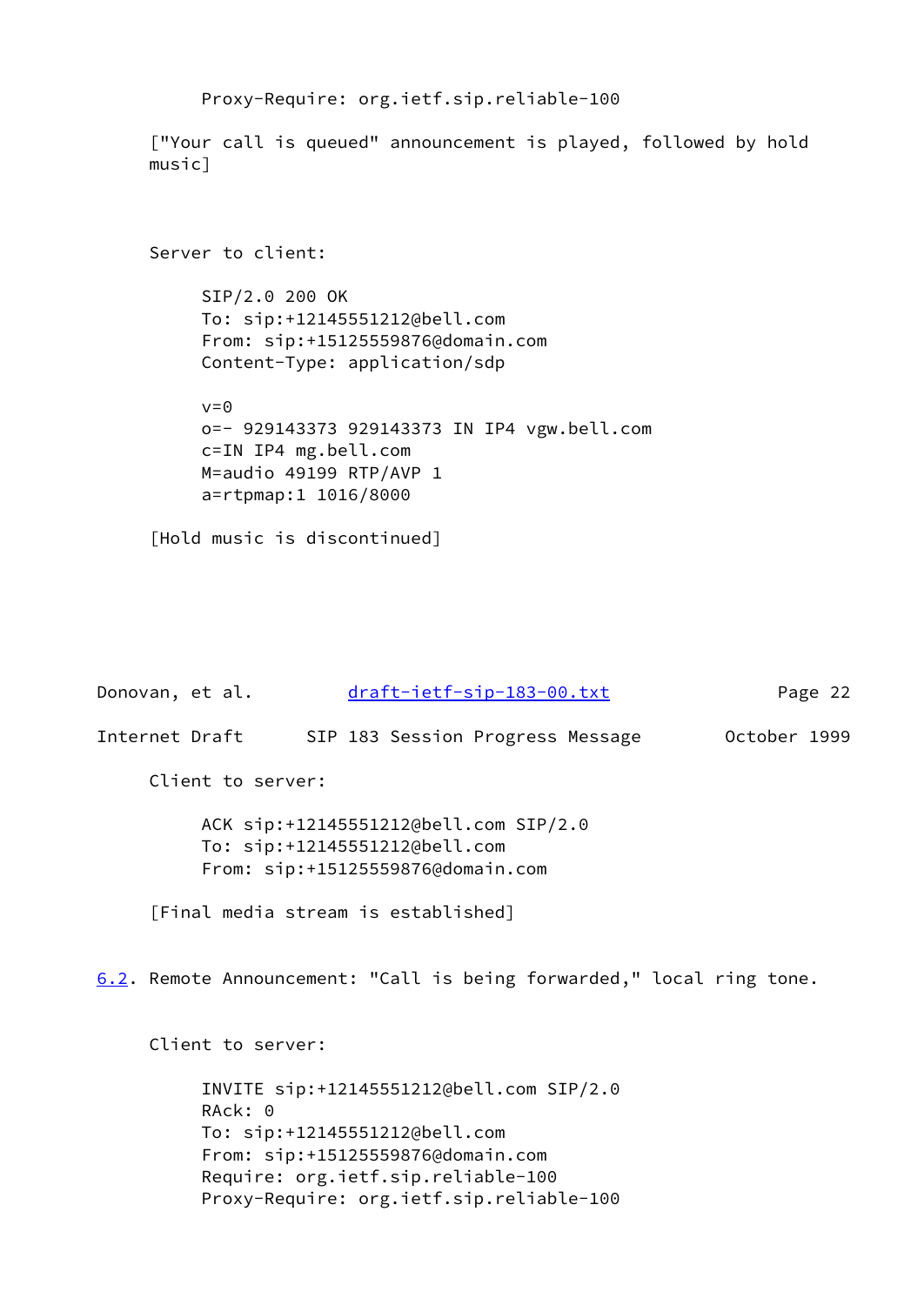```
 Content-Type: application/sdp
v=0 o=- 929142225 929142225 IN IP4 vgw.domain.com
 c=IN IP4 vgw.domain.com
M=audio 49152 RTP/AVP 0 1
 a=rtpmap:0 PCMU/8000
 a=rtpmap:1 1016/8000
```
Server to client:

 SIP/2.0 180 Call is being forwarded RSeq: 1 To: sip:+12145551212@bell.com From: sip:+15125559876@domain.com Session: Media Content-Type: application/sdp

 $v=0$  o=- 929142942 929142942 IN IP4 media.bell.com c=IN IP4 media.bell.com M=audio 49180 RTP/AVP 0 a=rtpmap:0 PCMU/8000

Donovan, et al. [draft-ietf-sip-183-00.txt](https://datatracker.ietf.org/doc/pdf/draft-ietf-sip-183-00.txt) Page 23 Internet Draft SIP 183 Session Progress Message October 1999 Client to server: INVITE sip:+12145551212@bell.com SIP/2.0 RAck: 1 To: sip:+12145551212@bell.com From: sip:+15125559876@domain.com Require: org.ietf.sip.reliable-100 Proxy-Require: org.ietf.sip.reliable-100

 [Announcement plays: "Your call is being forwarded to a phone outside the company's premises. Please wait."]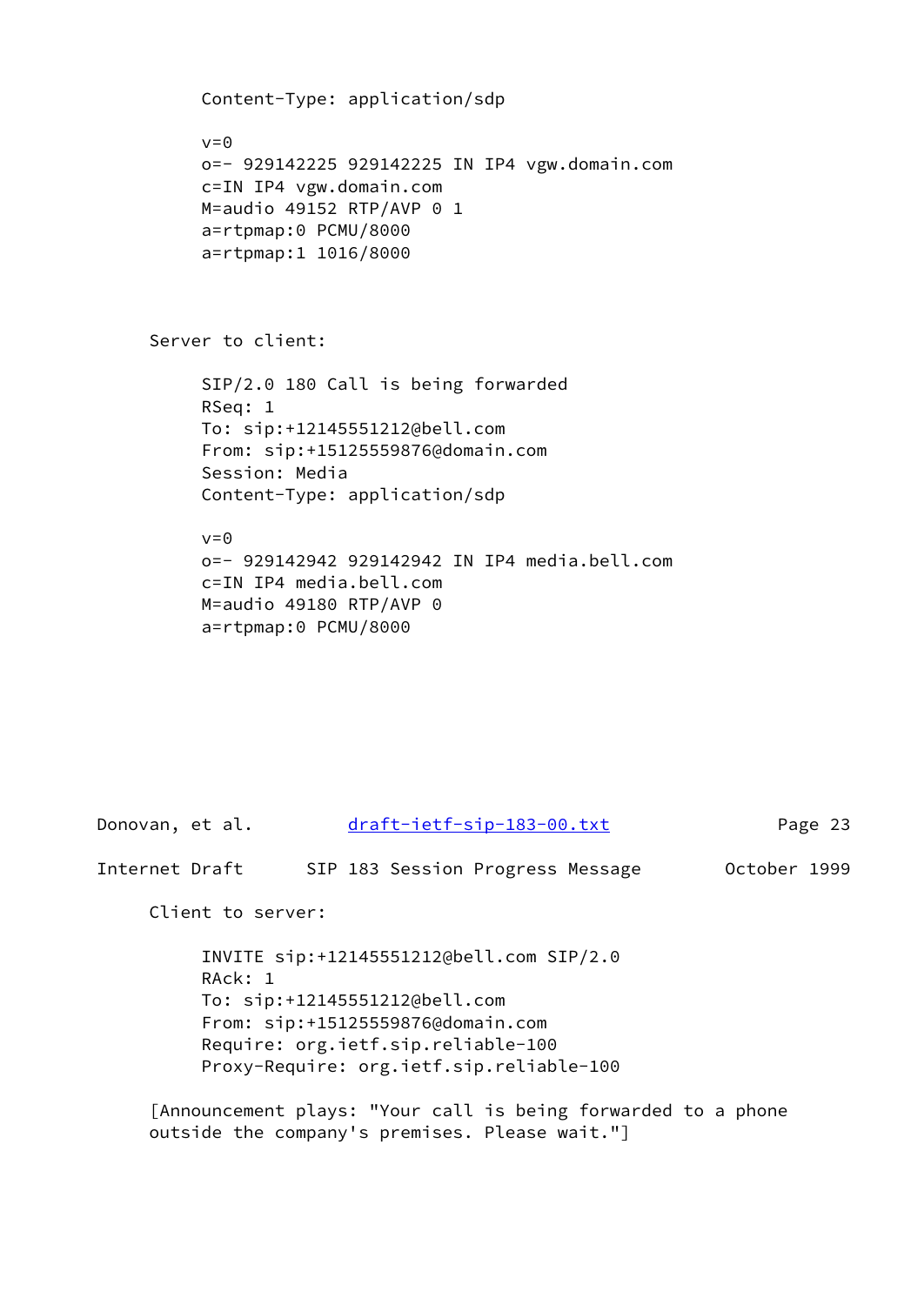Server to client: SIP/2.0 180 Ringing RSeq: 2 To: sip:+12145551212@bell.com From: sip:+15125559876@domain.com Session: Media Content-Type: application/sdp

> $v = \theta$  o=- 929143373 929143373 IN IP4 media.bell.com c=IN IP4 media.bell.com M=audio 0 RTP/AVP 0

 [Media stream is discontinued. Local ring-tone is generated by the client towards the PSTN user.]

Client to server:

 INVITE sip:+12145551212@bell.com SIP/2.0 RAck: 2 To: sip:+12145551212@bell.com From: sip:+15125559876@domain.com Require: org.ietf.sip.reliable-100 Proxy-Require: org.ietf.sip.reliable-100

| Donovan, et al. |                                                                                                                       |  | draft-ietf-sip-183-00.txt        |  |              | Page 24 |
|-----------------|-----------------------------------------------------------------------------------------------------------------------|--|----------------------------------|--|--------------|---------|
| Internet Draft  |                                                                                                                       |  | SIP 183 Session Progress Message |  | October 1999 |         |
|                 | Server to client:                                                                                                     |  |                                  |  |              |         |
|                 | SIP/2.0 200 OK<br>To: sip:+12145551212@bell.com<br>From: sip:+15125559876@domain.com<br>Content-Type: application/sdp |  |                                  |  |              |         |
|                 | $v = \Theta$                                                                                                          |  |                                  |  |              |         |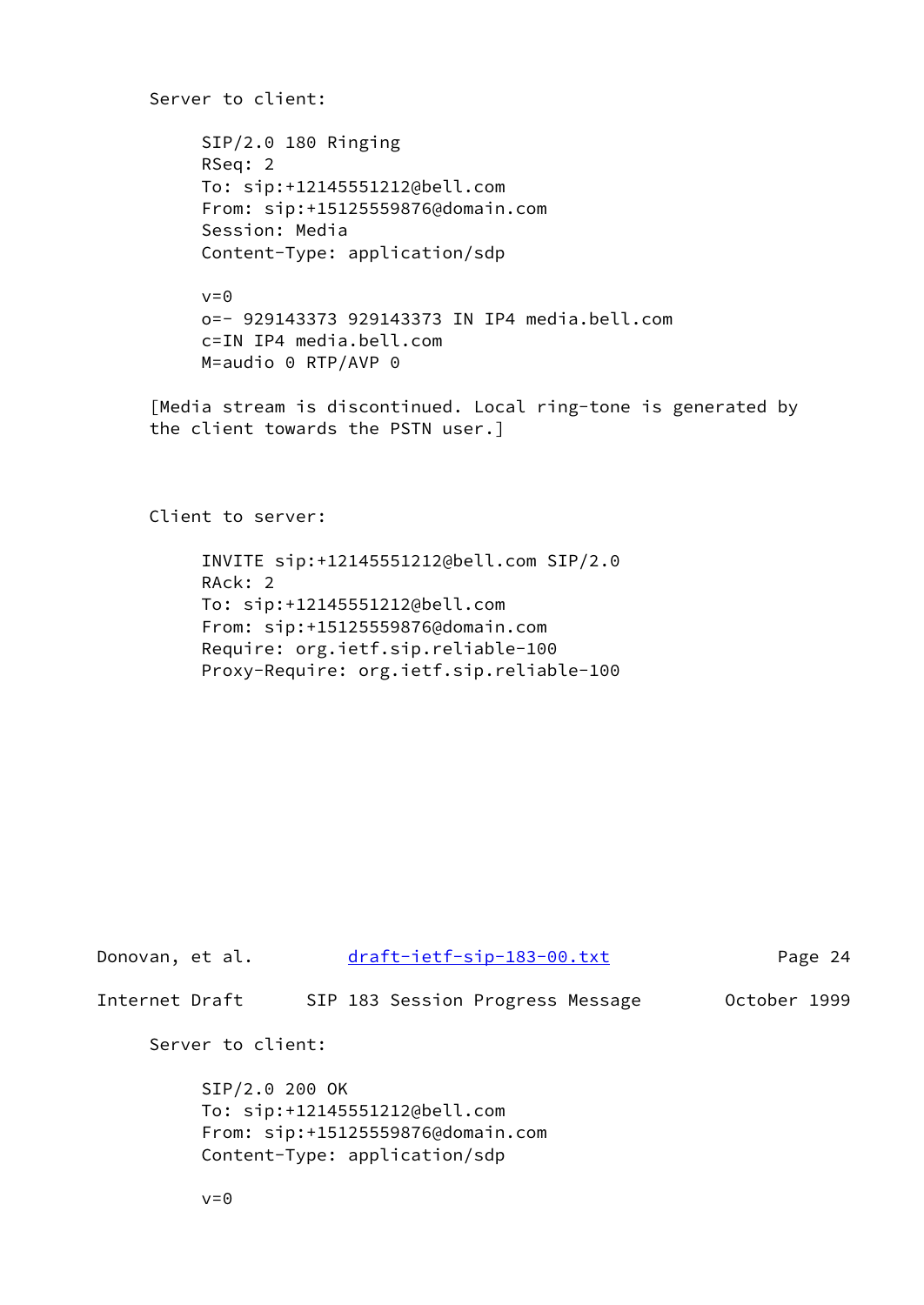```
 o=- 929143373 929143373 IN IP4 vgw.bell.com
      c=IN IP4 mg.bell.com
      M=audio 49199 RTP/AVP 1
      a=rtpmap:1 1016/8000
 Client to server:
      ACK sip:+12145551212@bell.com SIP/2.0
      To: sip:+12145551212@bell.com
      From: sip:+15125559876@domain.com
 [Final media stream is established]
```
# <span id="page-27-2"></span>[7](#page-27-2) References

- <span id="page-27-0"></span>[1] M. Handley, H. Schulzrinne, E. Schooler, and J. Rosenberg, SIP: Ses- sion Initiation Protocol", [RFC 2543,](https://datatracker.ietf.org/doc/pdf/rfc2543) March 1999.
- <span id="page-27-1"></span>[2] J. Rosenberg, H. Schulzrinne, S. Donovan, "Establishing QoS and Security Preconditions for SDP Sessions", [draft-rosenberg-mmusic](https://datatracker.ietf.org/doc/pdf/draft-rosenberg-mmusic-sipqos-00.txt) [sipqos-00.txt](https://datatracker.ietf.org/doc/pdf/draft-rosenberg-mmusic-sipqos-00.txt), To be published, Work in Progress.
- <span id="page-27-5"></span>[3] J. Rosenberg, H. Schulzrinne, "Reliability of Provisional Responses in SIP", [draft-ietf-mmusic-sip-100rel-01.txt](https://datatracker.ietf.org/doc/pdf/draft-ietf-mmusic-sip-100rel-01.txt), May 21, 1999, Work in Progress.
- [4] H. Schulzrinne, "RTP Profile for Audio and Video Conferences with Minimal Control ", [RFC 1890,](https://datatracker.ietf.org/doc/pdf/rfc1890) January, 1996.
- <span id="page-27-3"></span>[5] M. Handley/V. Jacobson, "SDP: Session Description Protocol", [RFC](https://datatracker.ietf.org/doc/pdf/rfc2327) [2327](https://datatracker.ietf.org/doc/pdf/rfc2327), April 1998.
- <span id="page-27-4"></span>[6] "Application of Tones and Recorded Announcements in Telephone Ser vices", ITU-T Recommendation E.182; 1993.

<span id="page-27-6"></span>

| Donovan, et al.      |  |  |  | draft-ietf-sip-183-00.txt        |  |              | Page 25 |  |
|----------------------|--|--|--|----------------------------------|--|--------------|---------|--|
| Internet Draft       |  |  |  | SIP 183 Session Progress Message |  | October 1999 |         |  |
| 8 Authors' Addresses |  |  |  |                                  |  |              |         |  |